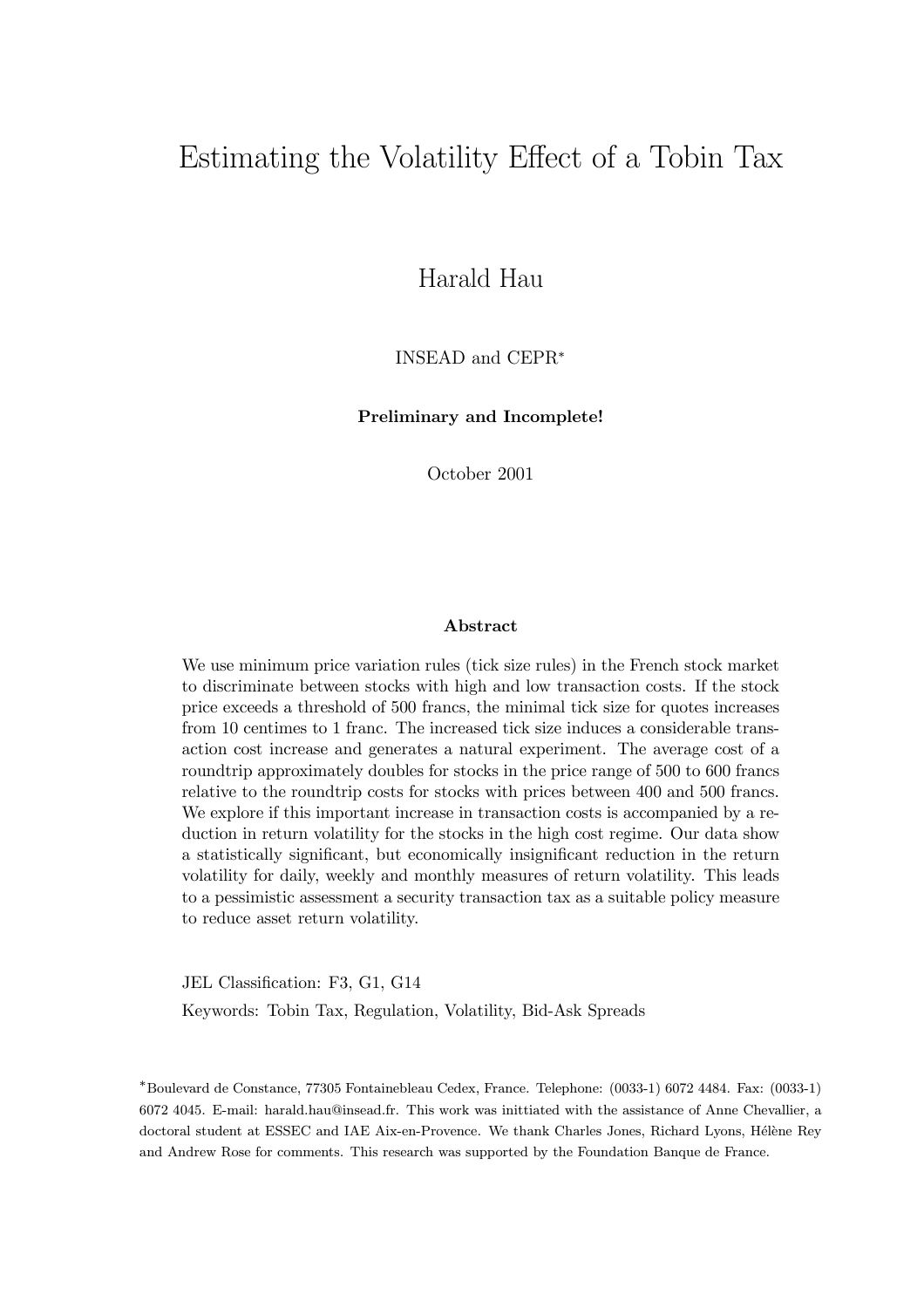# 1 Introduction

Financial markets have often been regarded as excessively volatile since Keynes (1936) famous verdict on price destabilizing financial speculation. More empirical research in the 1980s rendered this verdict more convincing to most financial economists (French and Roll (1987), Shiller (1989)). But Keynesí hope that transaction taxes might represent a suitable remedy against excess volatility remains most controversial. Some influential economists like Stiglitz (1989), Summers and Summers (1989), Eichengreen, Tobin and Wyploz (1995) agree with Keynes that such taxes discourage destabilizing investors with short-run horizons while being less costly for stabilizing investors with long-run horizons. Higher trading costs in this perspective privileges trading based on economic fundamentals. Other economist (Dooley (1996), among others) reject this assertion. Short-term speculation in this view is no more destabilizing than low frequency trading. This opposing view contests that the price impact of the speculative traders recedes more than that of the fundamental traders as transaction costs increase.<sup>1</sup> Unfortunately, the theoretical dispute of the stabilizing effect of transaction costs is guided by little evidence on the issue.<sup>2</sup>

While the policy debate remains unresolved important technological changes transform financial markets. Electronic trading systems provide increasingly attractive low costs market access previously reserved to professional traders. Again one may ask if this low cost access encourages destabilizing short-term speculation? Should we expect an overall increase in financial return volatility over the next years as popular market access at low cost comes widespread?

The existing evidence on the linkage between transaction costs and volatility is mostly based on an effort to identify intertemporal transaction cost variations.<sup>3</sup> Mulherin (1990) examines a long-run series of estimated trading costs in the NYSE and relates it to the daily volatility of the Dow Jones returns over the period 1897 to 1987. The data suggest a negative but statistically insignificant correlation. The inconclusive result is hard to interpret. It may result from changes in the underlying market structure or measurement errors for the

<sup>&</sup>lt;sup>1</sup>For a recent theoretical investigation of this issue see Hau (1998). For a general discussion on the Tobin tax see ul Haq et al. (1996). We are fully aware that a comprehensive discussion of the Tobin tax includes many aspects outside the scope of this paper. However, the linkage between transaction costs and volatility is at the core of the theoretical debate.

<sup>2</sup>Grundfest and Shoven (1991) for example point out that our empirical knowledge is very limited.

<sup>&</sup>lt;sup>3</sup>An exception is Campbell and Froot (1994). They review the international experiences with transaction taxes by examining such taxes and their change in 20 countries. But their analysis focuses on the impact on trade volume.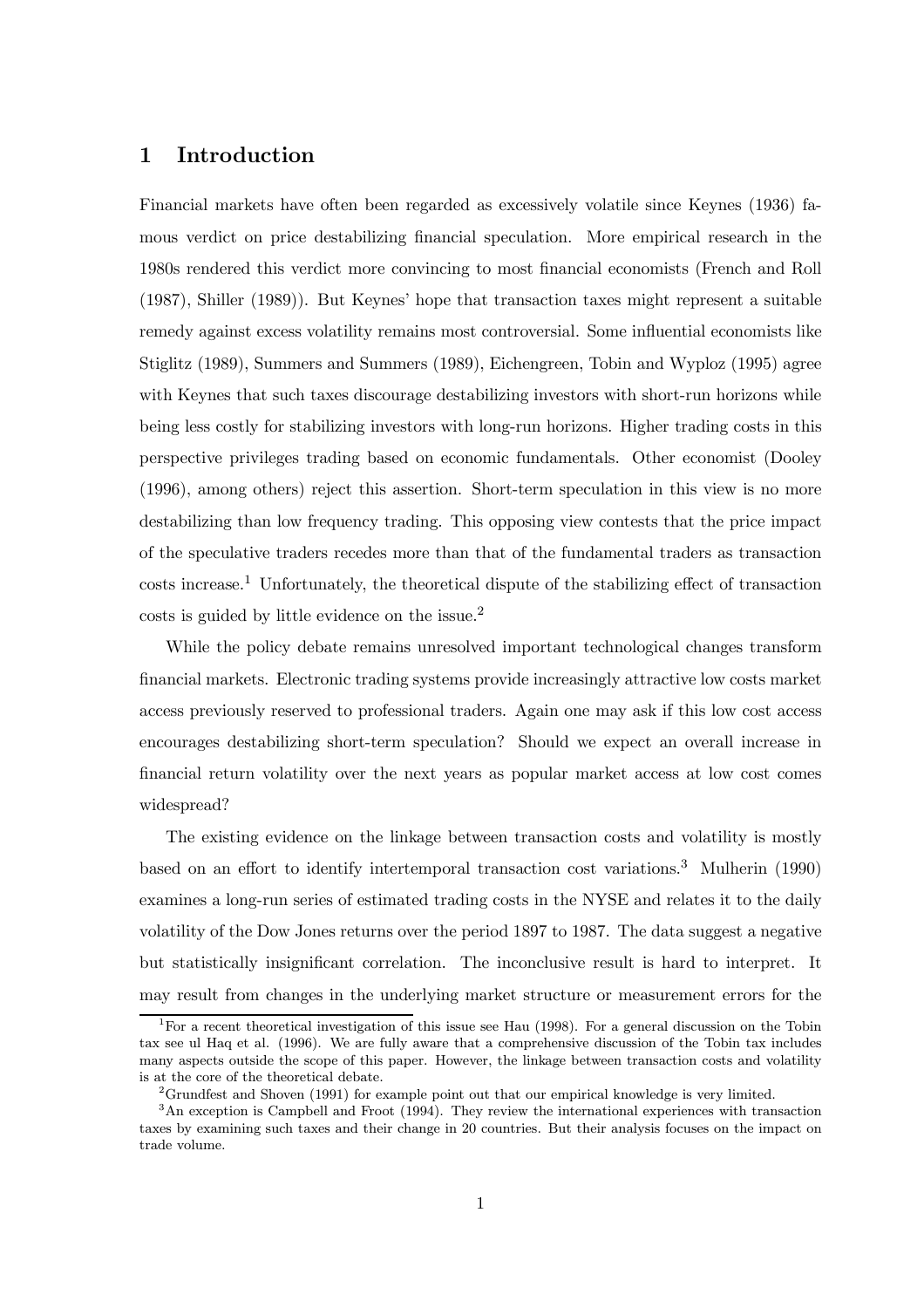estimated transaction costs. Umlauf (1993) contributes an observation from the Swedish transaction tax experience in the 1980s. He finds that neither the introduction of a 1 percent round-trip transaction tax in 1984 nor its increase to 2 percent in 1986 decreased volatility in the Swedish stock market. However, the Swedish tax was collected from domestic security brokers and was increasingly avoided as a large percentage of trading volume in Swedish securities moved to international markets (Campbell and Froot, 1994). Jones and Seguin (1997) report on the liberalization of mandated minimal commission rates in the US. This regulatory change decreased transaction costs in the NYSE and the AMEX markets in 1975. The authors find a reduction in the market volatility in the year following the deregulation, but the same volatility decrease, although less pronounced, is also registered for the previously unregulated Nasdaq market. In general, regulatory changes in transaction costs may coincide with unrelated changes in market volatility. This renders the identification of the transaction cost effect difficult.

This paper provides a ross sectional approach to the role of transaction costs for financial return volatility. We use minimum price variation (tick size) rules to identify exogenous (regulation induced) differences in the transaction costs across stocks. The role of tick size regulation in international stock markets has recently been highlighted by Angel (1997). Most equity markets operate with a step function for the tick size. Tick size increases with the stock price. Each increase in the tick size represents a regime switch with repercussions for the bidask spread and the transaction costs for a stock in the respective regime. We can distinguish two different effects of higher tick sizes. First, bid-ask spreads come often relatively close to the average tick size. The minimal tick size regulation is therefore a frequently binding constraint and imposes exogenous differences in transaction costs. Second, higher tick sizes may increase spreads by facilitating market maker collusion. Electronic trading systems generally reward quote improvements with privileged execution (price priority). The costs of such quote improvements in terms of price sacrifice is increased for a higher tick size. Higher tick sizes therefore reduce the incentives for competitive price improvements. This increases spreads and transaction costs. The transaction costs increase due to tick size regulation can be quantitatively large. This allows for a cross sectional identification of different transaction costs within the same market and the same time period. Unlike previous studies we do not compare volatility measures across different markets or time periods.

Our analysis is based on French stock market data for which the tick size regulation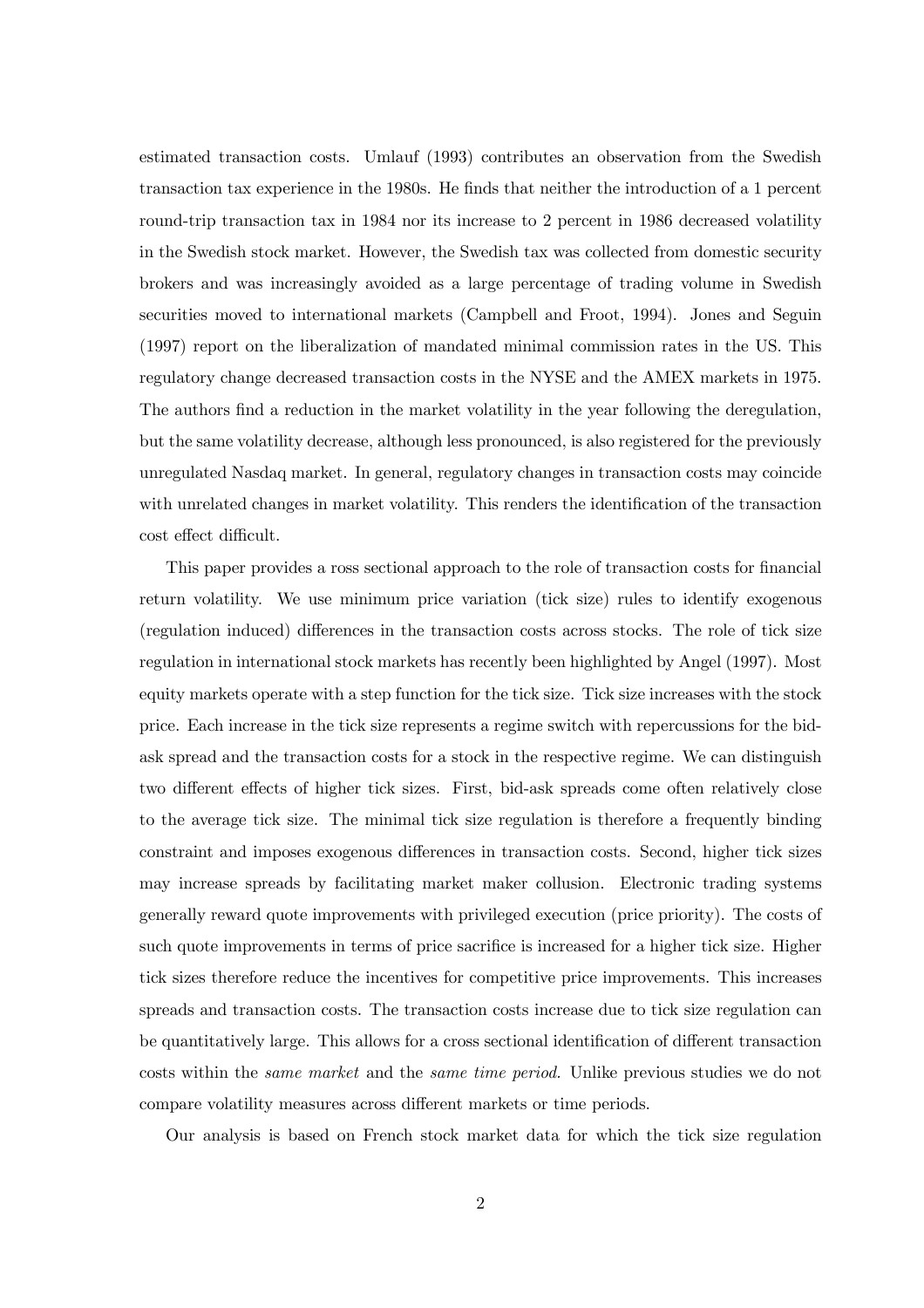generates a very dramatic discontinuity at the threshold value of 500 French Francs (FF). The minimal tick size increases by a factor 10 from 10 centimes  $(0.1 \text{ FF})$  to 1 FF as a stock price moves above 500 FF. Our results based on 4 years (1995-1998) of microdata from the French stock market can be summarized as follows:

- 1. The tick size regime is an important determinant of transaction costs. The tick size regime of 0.1 FF for stock prices between 400 and 500 FF has average roundtrip costs of 61 basis points, while these costs increase to 116 basis points for stock in the price range of 400 to 500 FF to which the 1 FF minimial tick size applies. This increase in the average transaction costs can mostly be attributed to an entire shift of the spread distribution. Censoring at the minimum tick size of 1 FF can at most explains a 20 basis points increase (1 FF of 500 FF). Measuring transaction costs as effective (transaction based) spreads gives very similar results. These results (though quantitatively larger) confirms qualitatively similar evidence from previous studies on other stock markets.
- 2. The increase in transaction costs induces a statistically significant reduction in the daily, weekly and monthly return volatility. This effect is not yet documented in the literature and marks the most important contribution of our study.
- 3. The volatility reduction (though statistically significant) is very modest and, in light of the large transaction cost increase, economically insignificant. We find that the average absolute deviation of the stock return from the mean return is approximately 6 to 15 percent lower in the regime 1 with high transaction cost relative to the low cost regime 2. The volatility reduction is similarly small for daily, weekly and monthly measures of absolute return deviations. We conclude that an increase in transaction costs does not lead to a substantial decrease in return volatility. A security transaction tax is therefore unlikely to make a major contribution to financial market stability.

The rest of the paper is organized as follows. Section 2 discusses the role of the tick size regime for transaction costs in more detail and points out differences to tax induced transaction costs. Section 3 describes the institutional framework and the data used in our study. We examine the relationship between tick size regime and average spread in Section 4. Section 5 presents the evidence on the volatility effect of tick size induced transaction costs. Section 6 concludes.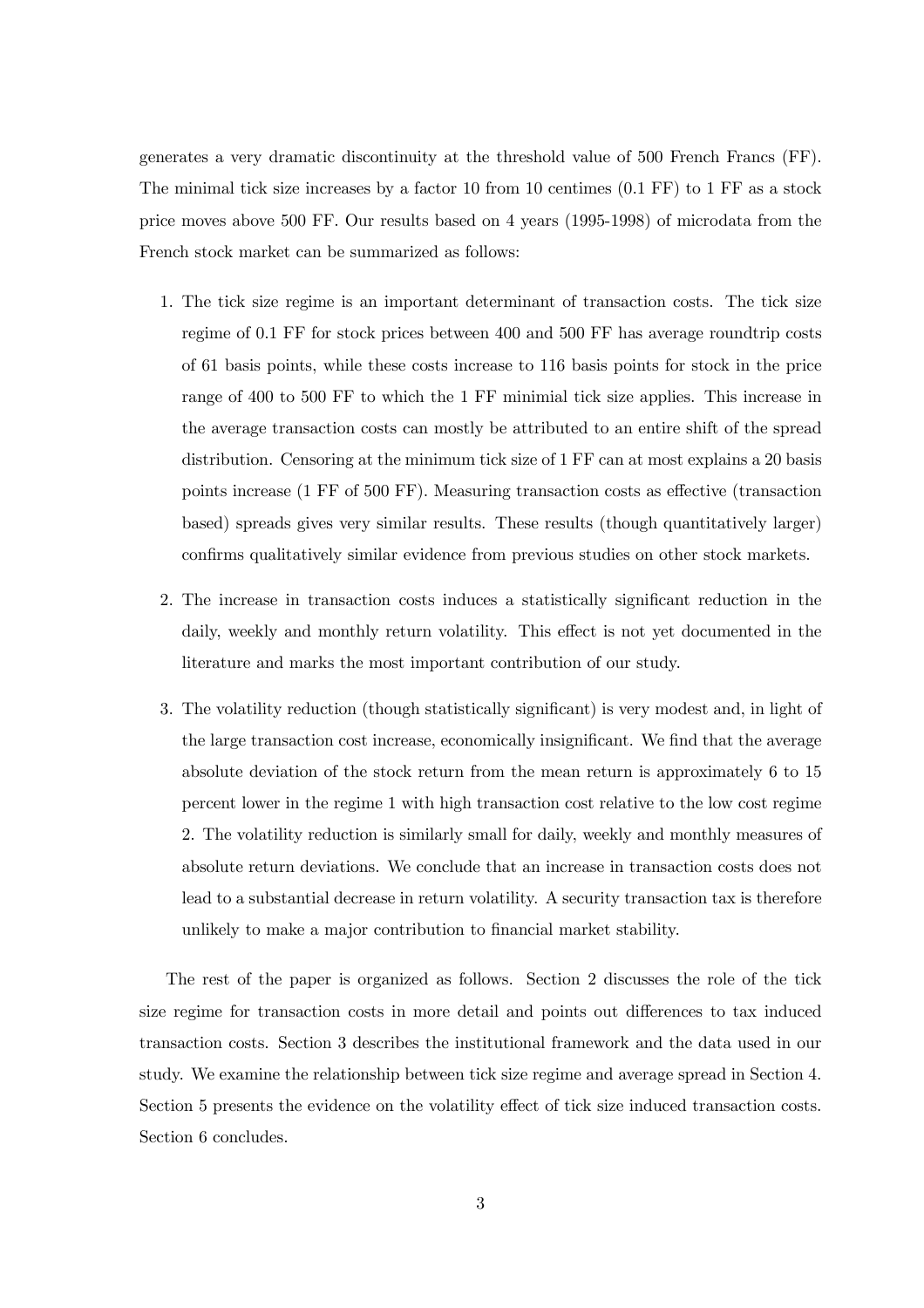# 2 Tick Size versus Tax Induced Transaction Costs

The relationship between spreads as transaction cost measures and tick size regulation has been explored in a number of previous studies. Tick size is generally found to be an important determinant of spreads and transaction costs. Smaller tick size decreases quoted and effective spreads.<sup>4</sup> Can tick size regulation then serve as an instrument to identify the volatility effect of a security transaction tax? We can highlight two reasons why transaction costs induced by tick size regulation are not entirely comparable to a security transaction tax. First, both costs affect liquidity providers differently. While a larger minimal spread increases the transaction costs for traders with market orders (similar to a security transaction tax), it also increases the profitability of liquidity provision and generates a more liquid market. Goldstein and Kavajecz (1999) show for the NYSE that the market depth decreases with the adoption of smaller tick size. Ahn, Cao and Choe (1998) find similar results for the tick size change in Toronto Stock Exchange. They report quote size reductions of 26 to 52 percent. A more liquid market is ceteris paribus characterized by a smaller price impact of market orders and lower volatility. The positive liquidity effect of larger minimal tick size is absent if the larger spread is induced by a security transaction tax. In this case the liquidity provision (through limit order submission) itself is subjected to taxation and no increase in liquidity provision can be expected. These consideration lead us to the conjecture that for a similar transaction cost increases, the security transaction tax is less effective in reducing volatility than a transaction cost increase based on tick size regulation. Transaction taxes not only increase transaction costs for market order traders, but they also hurt stabilizing liquidity providers. The volatility reducing effects of transaction costs estimated in our study present therefore an upper limit on the volatility reduction due to a security transaction tax.

A second aspect of tick size induced transaction costs increase is its potential non-linearity in the volatility level. The tick size constrain is more likely to be binding in a period of low rather than high volatility. This could imply a negative correlation between the volatility level and the regime specific tick size costs. However, this argument neglects that tick size regulation might facilitate collusion between liquidity providers and therefore shift the entire

<sup>&</sup>lt;sup>4</sup>Ahn, Cao and Choe (1996) show that a market-wide tick size reduction in the AMEX market generated lower quoted and effective spreads. Bacidore (1997) examines the effect of the change to decimal pricing for stocks traded in the Toronto Stock Exchange. He reports that the reduction of minimal ticks from 12.5 cents (1/8 dollars) to 5 cents for stocks trading above \$5 (Canadian) reduced effective spreads by 20 percent. Bollen and Whaley (1998) analyze the tick size reduction in the NYSE from eighths to sixtheenths in June 1997 and find that quoted spreads fall by 14 percent and effective (volume-weighted) spreads by nearly 9 percent.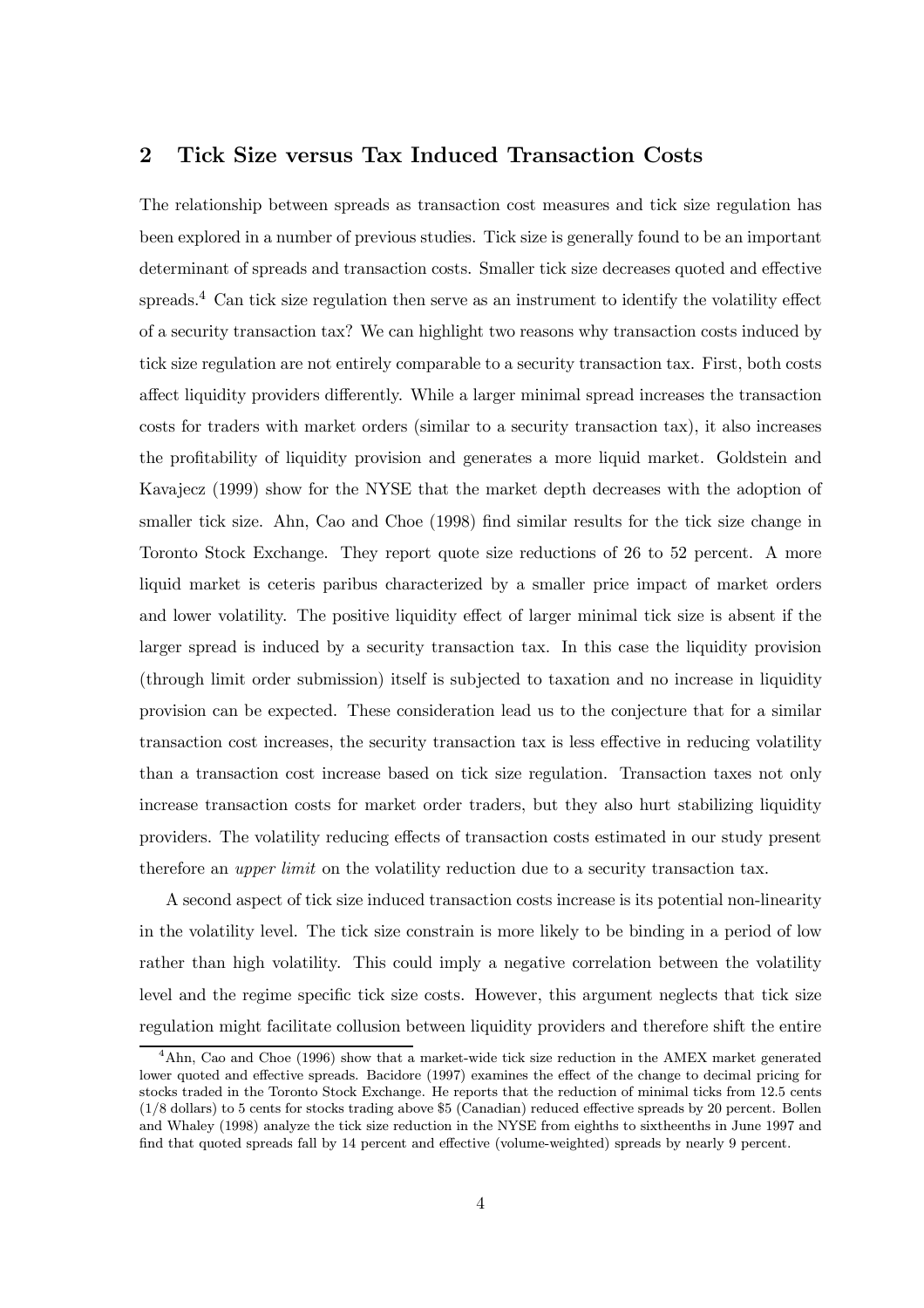distribution of bid ask spread. As pointed out by Harris (1996) the minimal tick size is the price for a limit order trader of obtaining execution priority among traders with the same limit if the trading system has strict price and time priority. A smaller tick size makes it cheaper to obtain execution priority against incoming market orders and this should forster the quote competition among the liquidity provides. We present evidence that the average spread in not only a censoring phenomenon, but indeed shifts the entire spread distribution. The non-linearity of the tick size induced transaction cost is therefore moderate and only a second order effect. We therefore maintain that the volatility effect of transaction costs induced by tick size regulation is informative for the volatility effects of a hypothetical security transaction tax.

## 3 Institutional Framework and Data

We use French stock market data.<sup>5</sup> This data source presents a number of advantages. First, the fully automated electronic limit order book of the French stock market provides an identical trading mechanism for all stocks. It generates transaction and quote data of high quality.<sup>6</sup> Second, French market regulation induces a dramatic tick size jumps of a factor 10 in a price range relevant for most stocks. By comparison the tick size jump from 1/32 to 1/8 at 10 dollars in the Nasdaq market prior to 1997 concerns mostly small and illiquid stocks.<sup>7</sup> The NYSE tick size breakpoint at 1 dollar is irrelevant for most stocks and would generate even more extrem selection bias. Third, French stock market data do not exhibit any strong correlation between price and market capitalization.<sup>8</sup> A stock selection based on tick size regime is therefore likely to provide a representative sample.

Important for our analysis are the tick size restrictions of the open limit order book. The tick size is a function of the stock price. A stock price between 0 and 5 FF is quoted with a 0.01 FF tick size, a stock price between 5 and 100 FF with a tick size of 0.05 FF, a stock price between 100 and 500 FF with a tick size of 0.1 FF, a stock price between 500 and 5000

 $5P$  Previous studies on the same data source include Benos and Rockinger (1998), Hamelink (1998), Alphonse et Bourghelle (1998).

 $6P$ rice data from Nasdaq for example is entered manually with time lags as long as 90 seconds.

<sup>7</sup>See Bessembinder (2000) for a transaction cost analysis for stocks trading below and above this breakpoint. He finds that the percent (though not the absolute) spread is lower for stocks above the 10 dollar tick size threshold. We suspect that this results from the fact that he did not condition his observation periods to a tight price interval around the tick size jumb, but included all observations periods for stocks which crossed the threshold at some point in 1995.

<sup>8</sup>According to Angel (1997), the French stock exhibited the lowest correlation between price and stock capitalization for the G7 countries.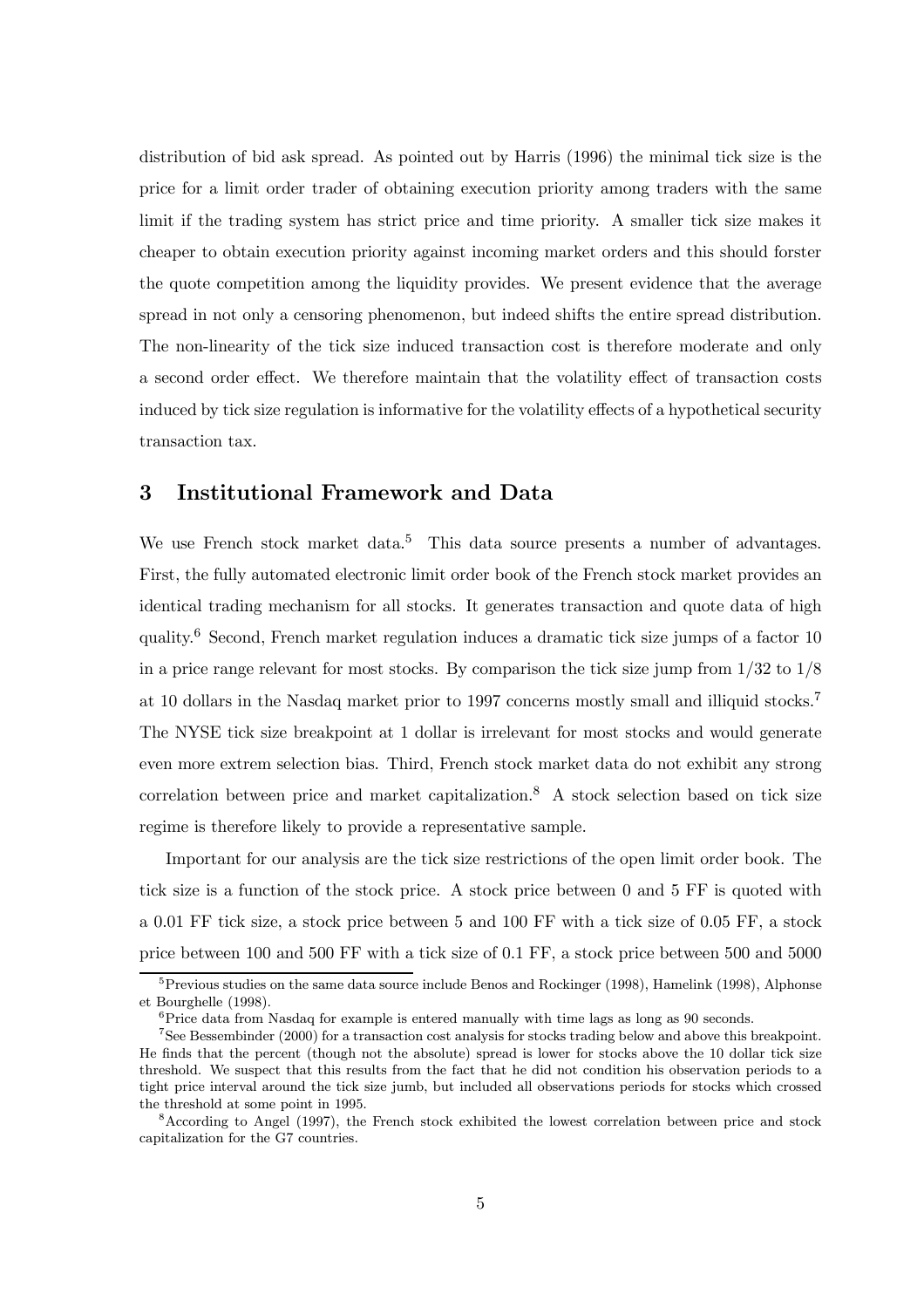FF with a tick size of 1 FF and a stock price above 5000 FF is subjected to the maximal tick size of 10 FF. Previous work on the transaction costs in the French market by Chevallier and Longin (1999) show that the discontinuity of the tick size regime has important effects on the average quoted bid-ask spread. The intuition for this result is straightforward. Since the bid-ask spread has to be positive, it cannot be smaller than the minimal tick size imposed by the electronic order book. As the tick size jumps for example at a stock value of 500 FF from 0.1 to 1 FF, it becomes frequently a binding constraint. Even if the inside spread would have been 0.9 FF under the previous tick size, it is now forced to 1 FF. The 0.1 FF are interpreted as an exogenous transaction tax for the trade initiator (market order trader). A second effect is the competitive effect of smaller tick size. As argued in Section 2, smaller tick size can increase quote competition and therefore move the entire spread distribution.

The data are publicly available from the 'Société des Bourse Françaises' (SBF) and comprises information on the limit order book of the electronic trading system for a large sample of stocks over the 4 year period from January 1, 1995 to December 31, 1998. Four complete years of order book data is obtained for 180 stocks.<sup>9</sup> They allow the reconstruction of the continuous bid-ask spread for all trading days. Most all stock prices are in the range from 100 FF to 5000 FF. While the tick sizes of 0.01 FF and 0.05 FF and 10 FF formally exist, only about 8 percent of the observations concern these regimes.<sup>10</sup> Our study therefore focuses on the discontinuity in the tick size at 500 FF. We also have to determine the price interval over which to measure the tick size change. A larger price interval increases the number of observations, but dilutes the effect of the discontinuity measured by tick size over stock price. A 0.1 FF tick size for a stock valued 400 FF corresponds to a 1 FF tick size for the stock valued 4000 FF. We choose a 100 FF price interval around the threshold value of 500 FF.<sup>11</sup> Figure 1 illustrates this jump in the minimal tick size. Plotted are average half-hour quoted spreads for stocks in the price range between 400 and 600 FF. The solid line represents the average spread in the range of 400 to 500 FF and 500 to 600 FF, respectively. The minimal tick size regime change visibly changes the distribution of average half-hour quoted spreads.

Table 1 provides the summary statistics on the selected stocks. The full sample comprises 180 stocks for which 4 years (1995-1998) of quote and transaction data is available. We define

 $9B$ lock trades executed outside the electronic trading system do not enter into our data set. For a documentation of block trade execution at the SBF see Riva (1999).

 $10$ On stock was subjected to the 0.01 FF regime, 14 stocks were found in the 0.05 FF regime and 1 stock was in the 10 FF regime.

<sup>&</sup>lt;sup>11</sup>We explored the robustness of this choice and find that a smaller or larger interval does not changed the qualitative outcome of the analysis.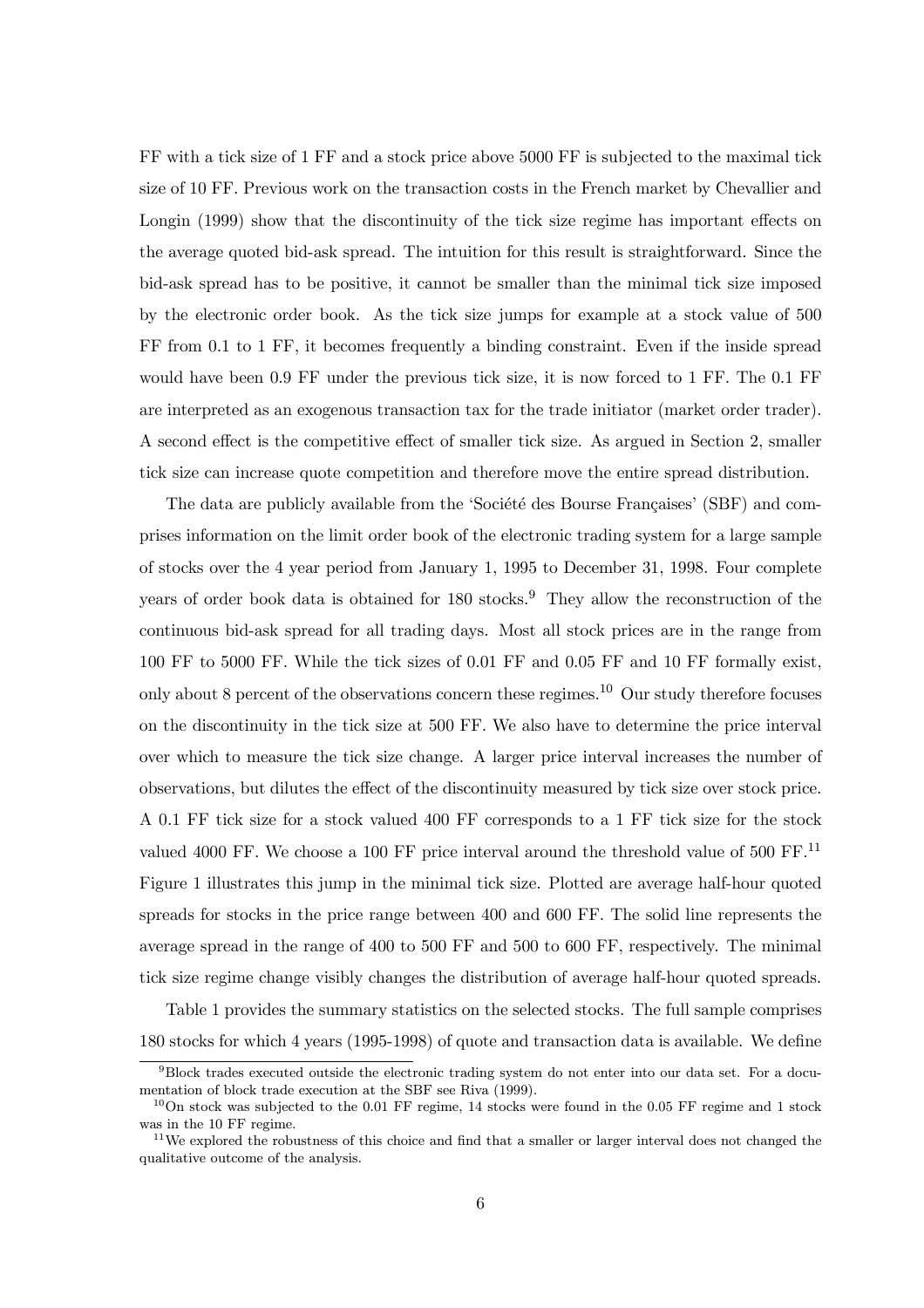two price intervals  $\Delta_1 = [400, 500)$  and  $\Delta_2 = [500, 600)$  around the threshold value of 500 FF. The price interval  $\Delta_1$  correspond to the minimal tick size of 0.1 FF (regime 1) and the price interval  $\Delta_2$  has a 1 FF (regime 2) tick size. Type 1 stocks have a price history for which the mid stock price is continuously in the price interval  $\Delta_1$  for at least one month and type 2 stocks are priced in the price interval  $\Delta_2$  for at least one month. We obtain 33 type 1 stocks and 32 type 2 stocks. The number of stocks with a price history subjected (alternately) to both regimes is 11. These stocks are referred to as type 3 stocks. Table 1 suggests that the selected stocks are a representative subsample in terms of capitalization, average daily turnover and monthly returns. Stock selection based on the two price interval amounts to random choice of stocks.

Table 2 presents the summary statistics for the individual asset periods in the two regimes. The entire 4 year sample period is divided into time intervals s, corresponding to a day  $(f = d)$ , a week  $(f = w)$ , or a month  $(f = m)$ . Let  $H_j^f$  be the set of all asset periods  $(i, s)$  in which the midprice  $P_{it}$  of asset i is continuously in the price interval  $\Delta_j$  of regime j. Table 2 states the number of asset periods  $H_j^f$  for the three different sampling intervals. We also provide a breakdown of the observations into three size quantiles (small, medium, large) based on the original 180 stocks and measure size by initial stock market capitalization at the beginning of our sample period in January 1995. There are more observations from medium size firms in our two subsamples compared to entire set of stocks. But observations from medium size firms are overrepresented in both regimes subsamples in a similar proportion. Only for large firms do we find relatively more observations in regime 1 compared to regime 2. We also reports the mean and standard deviation of the quoted and effective spread for the two regimes. Both the quoted and effective spreads are more than two times as large for stocks in regime 2 compared to stocks in regime 1. The following section examines these important transaction cost differences in more detail.

# 4 Bid-Ask Spreads and Tick Size

Our statistical approach is based on the idea that the average transaction spread is artificially inflated by a minimal tick size imposed by the quoting trading mechanism. This section provides evidence that the increase in the minimal tick size for 0.1 FF to 1 FF increases the average percentage spread. Let  $P_{it}$  denote the mid price in stock i between the best bid and ask price. Let  $P_{it}^Q$  denote the best quoted bid or ask price for asset i. These prices are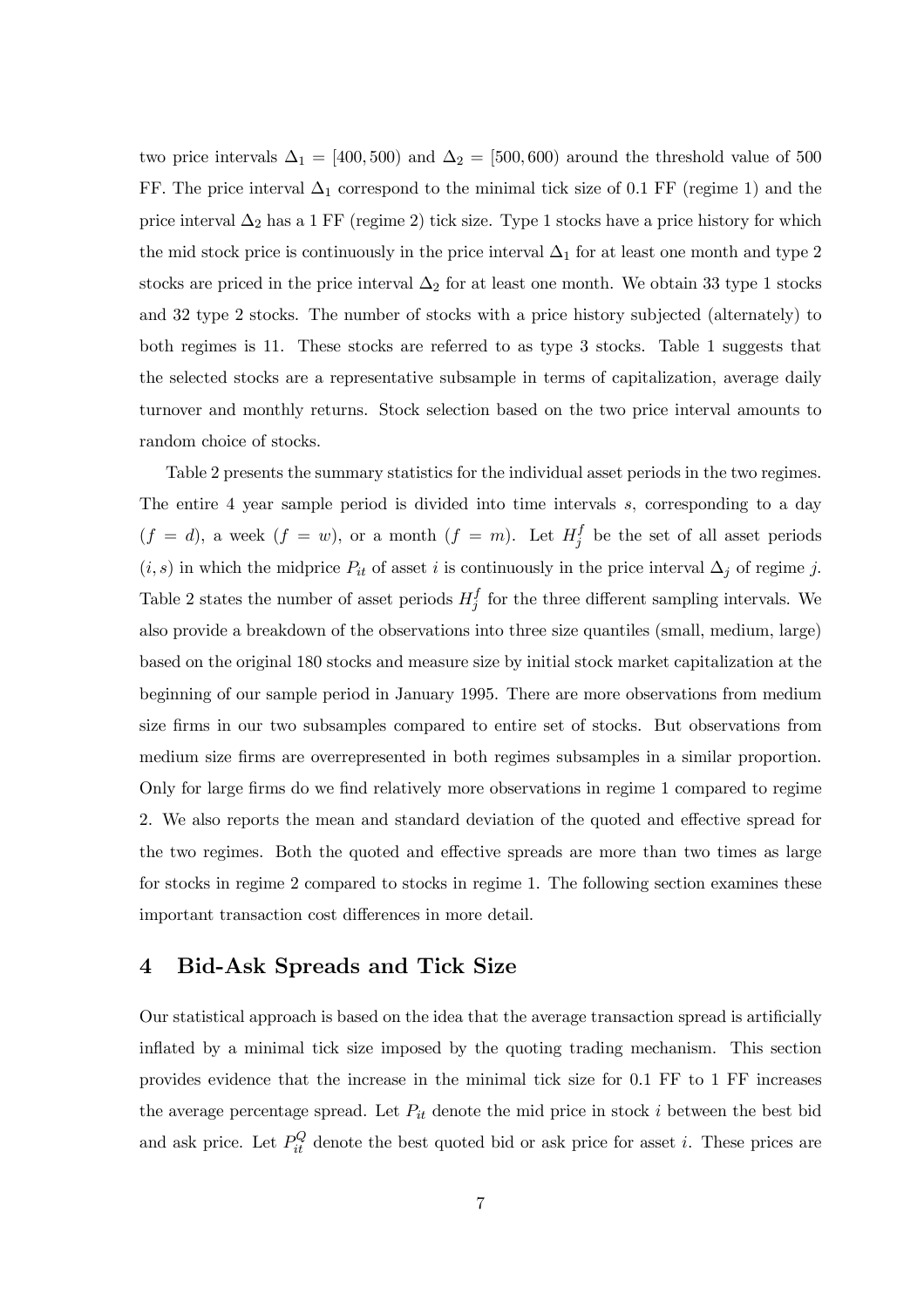continuously observed whenever the market order book is open. The (percentage) quoted spread  $S_{it}^Q = 2\left|P_{it}^Q - P_{it}\right|/P_{it}$  denotes the percentage costs of an instantaneous round trip for a small (unit) volume. Let  $S_{is}^Q$  denote the average percentage quoted spread in period s of length  $\Delta T = t_{s+1} - t_s$ . Formally,

$$
S_{is}^Q = \frac{1}{\Delta T} \int_{t_s}^{t_{s+1}} S_{it}^Q dt.
$$

We also calculate the volume-weighted effective spread  $S_{is}^E$  based on a actual transactions. Let a transaction r (at a given time) be executed partially at n different prices  $P_{ir}^1, P_{ir}^2...P_{ir}^n$ with quantities  $V_{ir}^1, V_{ir}^2...V_{ir}^n$ . We denote the transaction volume as  $V_{ir} = \sum_{j=1}^n V_{ir}^j$ , the mid price prior to execution as  $P_{ir}$ , the effective price as  $P_{ir}^E = \sum_{j=1}^n P_{ir}^j V_{ir}^j / V_{ir}$ , and the effective percentage spread of transaction r as  $S_{ir}^{E} = 2\left|P_{ir}^{E} - P_{ir}\right|/P_{ir}$ . For the m transactions for stock *i* in period *s* we obtain the effective volume weighted spread as

$$
S_{is}^{E} = \frac{1}{\sum_{r=1}^{m} V_{ir}} \sum_{r=1}^{m} S_{ir}^{E} V_{ir}.
$$

Table 3 describes the distribution of both quoted and effective spreads for the two regimes over hourly time intervals. We report the 5, 25, 50, 75 and 95 percent quantile of the spread observations for all stocks as well as for the three subsamples of small, medium and large stocks. The quoted and effective spread quantiles are uniformly larger in regime 2 compared to the corresponding quantiles in regime 1. This indicates that the entire distribution of spreads is shifted by the increase in the tick size. But the increase in transaction costs is clearly most visible for the lower tail of the spread distribution. This is explained by the censoring effect of the minimum tick size which technically eliminates the lowest spreads. Columns (5) and (6) state the p-values of a Wilcox rank test for equality. Equality of the quantiles is clearly rejected for the 5 percent quantile on a 5 percent level and for the 25 and 50 percent quantile on a 10 percent level. Similar results are obtained for the three subsamples of small, medium and large stocks.

We can also capture the regime effect on spreads in a linear regression model. This provides a convenient quantitative assessment of the average effect of the regime change on spreads. Let  $S_{is}^{Q/E}$  denote the average hourly bid-ask (quoted or effective) spread of asset i and  $H_j$  the set of all hourly spread periods  $(i, s)$  for which the mid price  $P_t$  of asset i is continuously within one of the two price interval  $\Delta_j$  (j = 1, 2). Observation periods for which the price crosses into or out of the two price interval are discarded. We define a dummy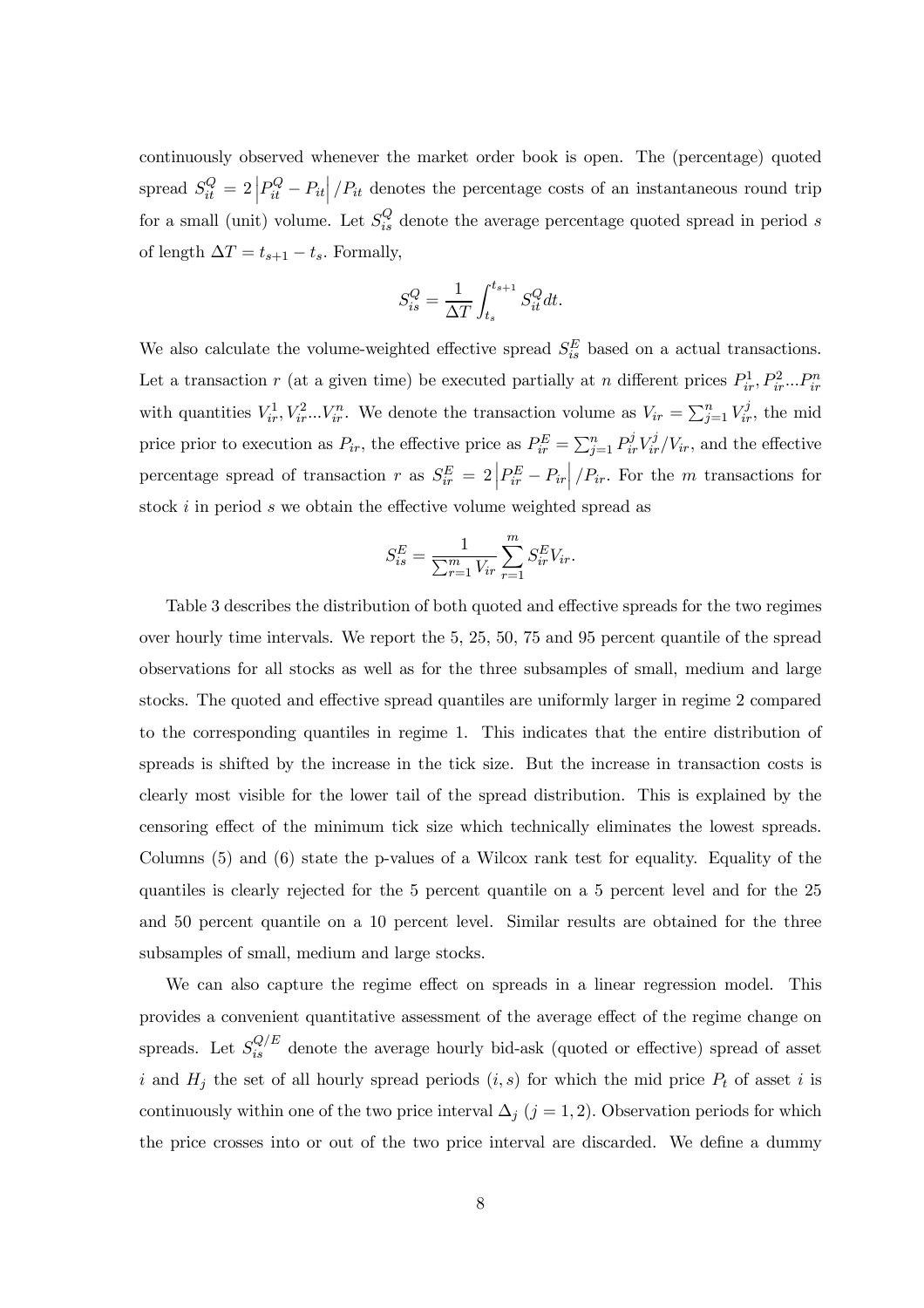variable

$$
D_{is} = \begin{cases} 1 & \text{if } (i,s) \in H_2 \\ 0 & \text{if } (i,s) \in H_1 \end{cases}
$$

which marks all asset periods of the high tick size regime 2. To verify that tick size regime is an important determinant of both the quoted and effective hourly spread we estimate the following linear regression model given by

$$
S_{is}^{Q/E} = \alpha D_{is} + \beta X_{is} + \mu_t + \epsilon_{is}.
$$
\n(1)

The effect of the tick size regime is measured by the coefficient  $\alpha$ . The control variables  $X_{is}$  include a constant, dummies for spread periods which are opening hour (10.00 AM to 11.00 AM), dummies for service sector and financial sector assets, and a size measure of stock capitalization at the beginning of the sample period. Opening hours have notoriously higher spreads and this effect is captured by the morning hour dummy. Dummies for different industrial sector are included to capture sector specific spread effects. Industry sectors might for example differ in the degree of asymmetric information among investors reflected in spreads. We examine two different regression specifications. The first specification excludes fixed time effects, while the second specification includes separate fixed effects  $\mu_t$  for each time period.

Table 4 reports the regression results. The regressions without fixed time effects in columns (1) and (2) have and R-square of approximately 19 percent. Controlling for fixed time effects in columns (3) and (4) increases the R-square to 33 percent for quoted spreads and 37 percent for the effective spreads. All four regression specifications give a similar coefficients for the regime dummy. The regression with the fixed time effects shows a slightly more significant p-values for the regime dummy since time specific spread outliers are wipe out. The dummy variables for the two sectors indicate no statistically significant role for asset sector in the spread determination. However, spreads are negatively correlated with stock capitalization. Controlling for sector effects and market capitalization, we find that the average effective spread based on hourly time intervals (excluding fixed effects) is 60 basis points for the stocks in regime 1, while stocks in regime 2 have an average spread which is approximately twice as large. We conclude that the tick size regime has an economically important and statistically significant impact on both the quoted and effective spread and therefore on transaction costs. We note also that previous proposals for a security transaction tax suggested 50 basis points as a benchmark value for such a tax.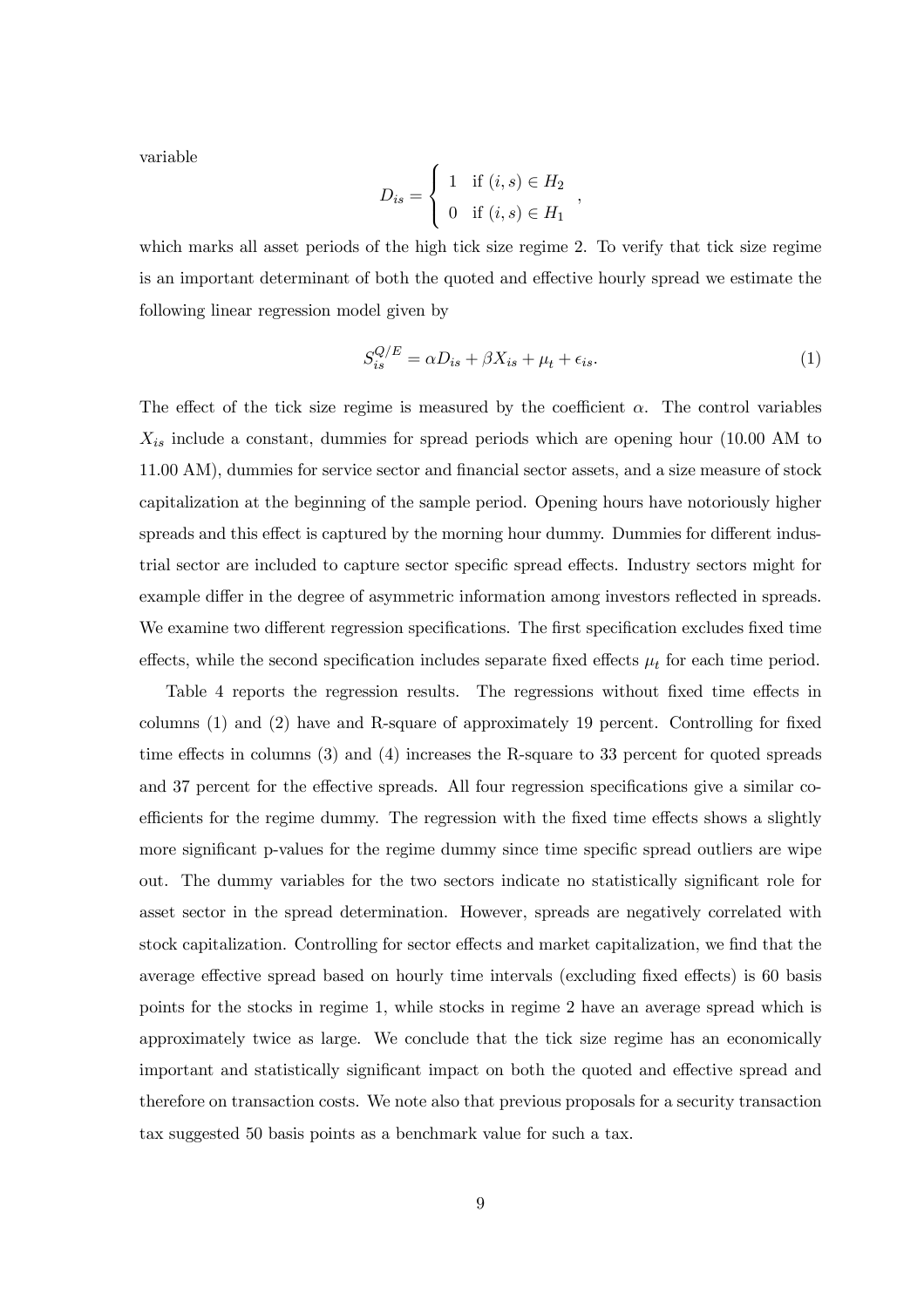Before presenting the volatility evidence we should emphasize that neither quoted nor effective spreads provide a complete picture of effective execution costs when it comes to large transactions. Traders might divide large trades into a sequence of smaller trades. Any price impact from a sequence of trades is ignored by our transaction cost measure.<sup>12</sup> Our evidence on the difference in the average spread for the two regimes is therefore primarily evidence for execution costs differences for small and medium size orders and may not capture similar changes in execution costs for large orders with a sequential price impact.

# 5 Volatility Effects of Tick Size

The following section documents the volatility of returns for the two regimes. Distinguished are daily  $(f = d)$ , weekly  $(f = w)$  and monthly  $(f = m)$  returns. Formally, let  $R_{is}^f$  denote the return of asset i in period s and  $R_i^f$  the mean asset return for asset i. We only consider asset periods  $(i, s)$  for which the mid price  $P_{it}$  was continuously in one of the two regimes. We use the following simple linear regression model

$$
\left| R_{is}^f - \overline{R_i^f} \right| = \alpha D_{is}^f + \beta X_{is}^f + \mu_t^f + \epsilon_{is}^f,
$$
\n(2)

where  $D_{is}^f$  is again the dummy variable which marks all observations falling into regime 2. The coefficient  $\alpha$  captures the regime and tick size effect on return deviations. The variables  $X_{is}^f$  represents a set of independent control variables. These include a constant term, the two sectorial dummies and the market capitalization of each stock at the beginning of the data period. The fundamentals for stocks in different sectors might be characterized by different levels of volatility. Similarly, we do not impose identical volatility levels for stocks of different stock market capitalization.

Table 5 present the regression results under two specifications, namely with and without fixed time effects  $\mu_t^f$ . Including fixed time effects increases the regression fit considerably. The regime dummy is significant at a 1 percent level for daily and weekly return deviations and at a 3 percent level for monthly return changes. Higher transaction costs therefore decrease both short term and long-run return volatility. The two sectorial dummies are not significantly correlated with average return deviations from their mean. Also stock market capitalization shows only a weak correlation with absolute return changes. <sup>13</sup> But while

<sup>&</sup>lt;sup>12</sup> Jones and Lipson (1999) argue that decreased tick size at the NYSE in fact increased the effective execution costs for large institutional investors with orders above 100,000 shares.

<sup>&</sup>lt;sup>13</sup>Suppressing the sector dummies or the measure for stock market capitalization in the regression does not qualitatively change the results for the regime dummy and the constant.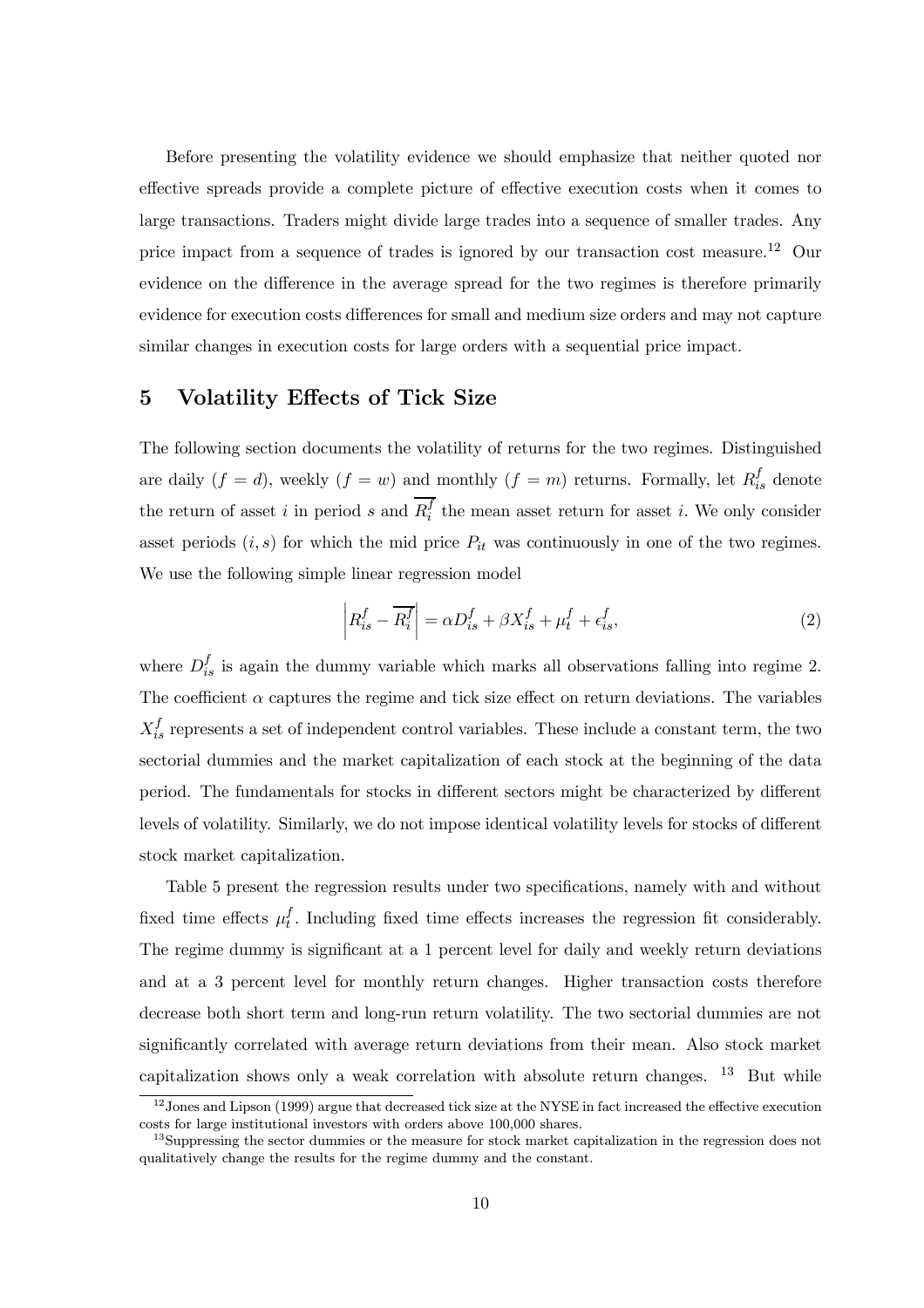the volatility reduction due to transaction costs is qualitatively unambiguously positive, it is quantitatively small. The constant term provides the measure of the average absolute return deviation form its mean. The estimated regime dummy coefficients imply a volatility reduction of around 6 percent for daily and weekly returns, and 9 percent of monthly returns. In consideration of the relatively large increase of the average spread of approximately 100 percent (or 60 basis points), we can evaluate this as an economically insignificant reduction in return volatility.

The regression in Table 5 compares return volatility across two different subsamples of stocks. One alternative explanation remains a hidden selection bias in the choice of these two stock subsamples. To eliminate the effect of such a hidden selection bias we repeat the regression for the subsample of stocks (type 3 stocks) which produce observations periods in both regimes. The regression coefficient for the regime dummy then picks up only the change in the volatility measure as the same stock switches from one regime to the other. The results are presented in Table 6, which drops the previously insignificant sector dummies as controls. The regime dummy is now significant at an even higher significance levels. The point estimates for the volatility reduction increased somewhat and raise to approximately 12 percent for daily and weekly return deviations and 15 percent for monthly return changes. We consider this still as a modest decrease in volatility in consideration of the large average transaction cost increase.

# 6 Conclusions

Unlike much of the previous literature we analyze the linkage between transaction costs and return volatility through a cross sectional identification of the transaction costs differences based on exogenous tick size regulation. We show that an increase in the tick size regime at the threshold of 500 FF in the French stock market increases the average quoted and effective spread and therefore the roundtrip costs by approximately 100 percent. While quantitatively large, this finding corresponds to qualitatively similar results in the existing literature. In a second step we use the cross sectional difference in transaction costs induced by tick size regulation to explore the volatility implications. This aspect has not received much attention in previous research in spite of the obvious relationship to the policy debate on the stabilization of asset prices through higher transaction costs. We find that higher transaction costs indeed reduce the stock return volatility. This finding holds for daily, weekly, and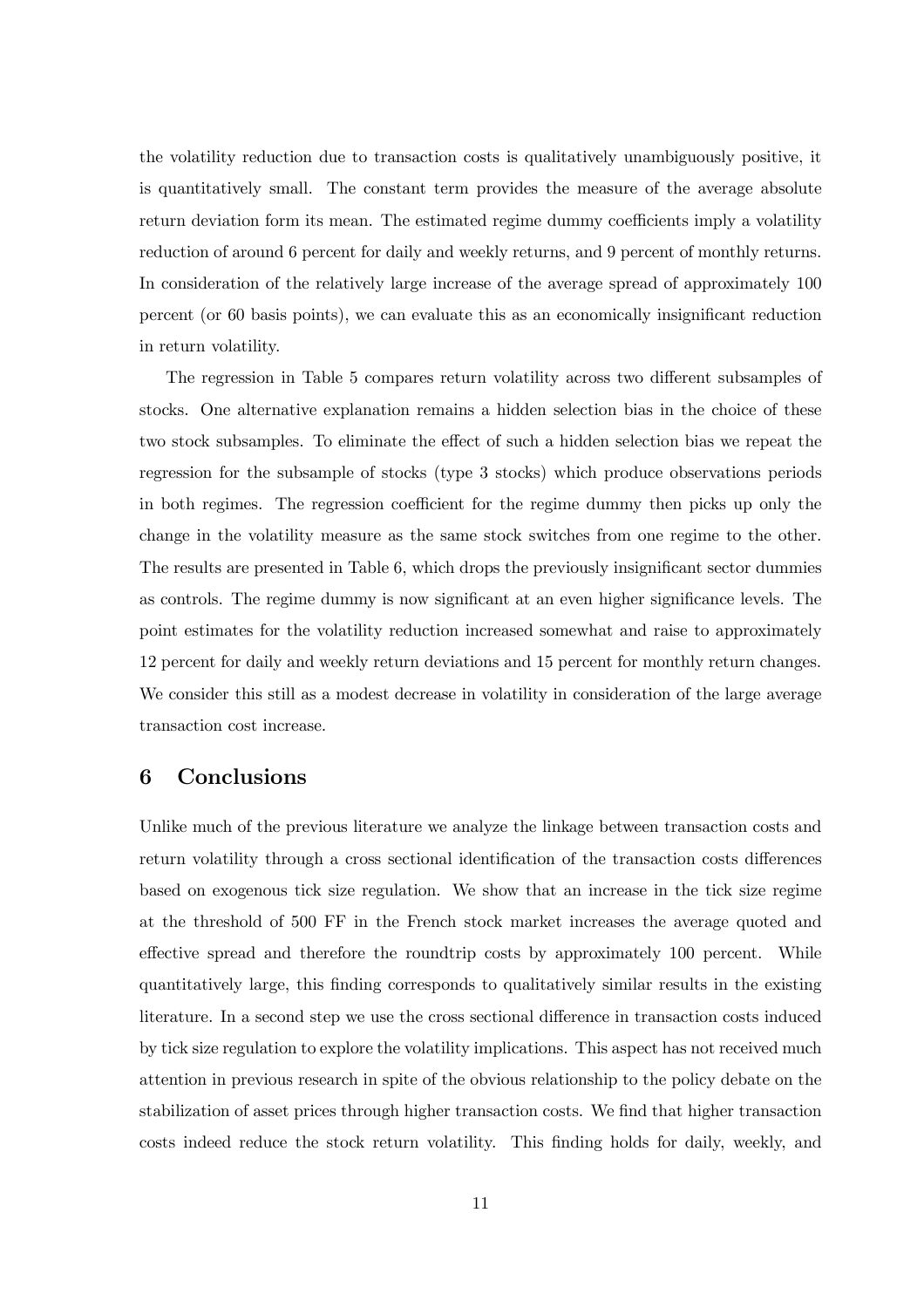monthly measures of returns. However, the volatility reduction is economically small and amounts to only 6 to 15 percent of the average return deviation. This can be considered as an economically insignificant volatility reduction. Furthermore we argue that any security transaction tax does not produce the additional profitability for the liquidity providers which the tick size increase generates. Such a tax should therefore be less effective in reducing volatility than tick size regulation. We draw the conclusion that a security transaction tax is not a suitable policy instrument to reduce return volatility.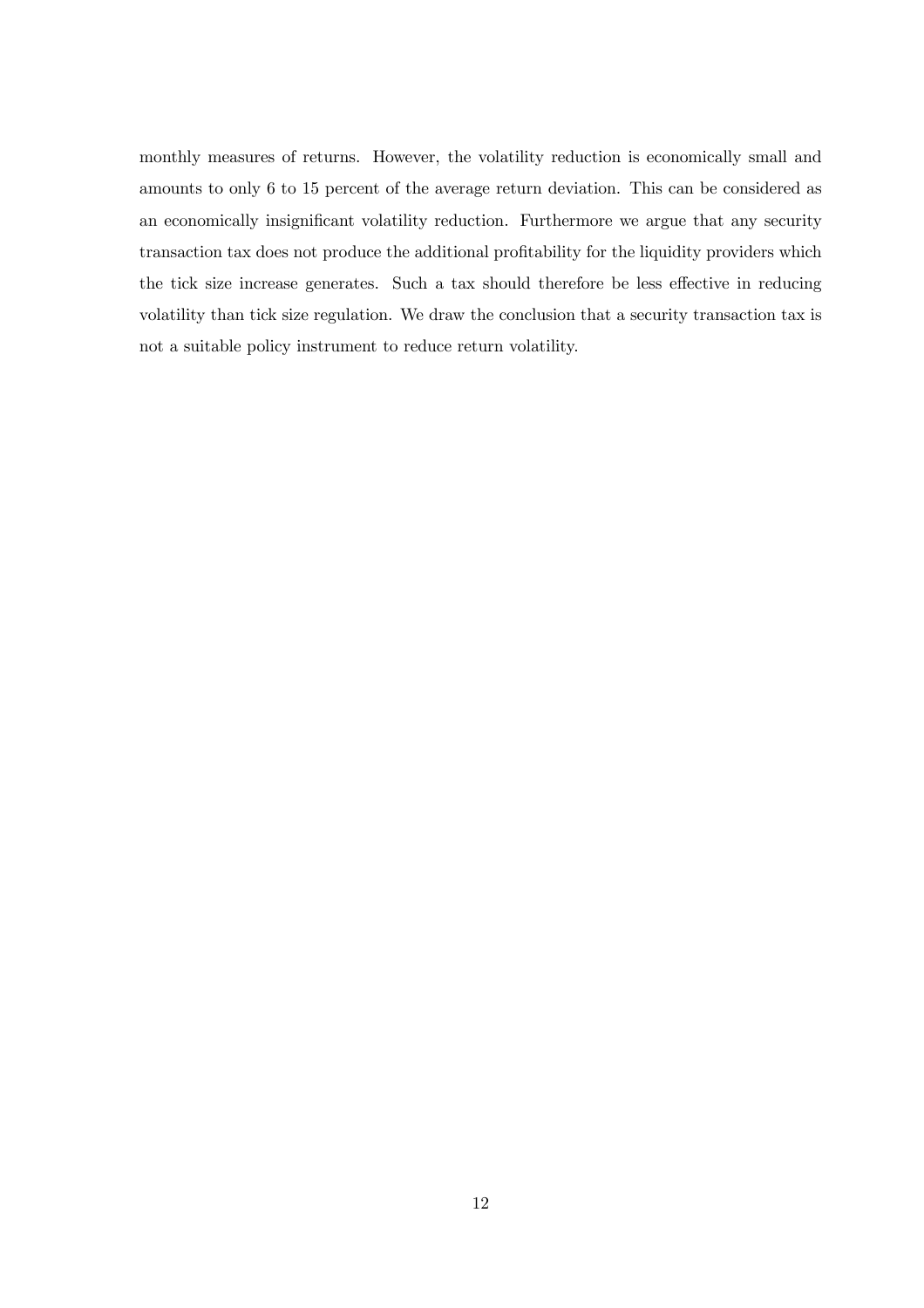## References

- [1] Ahn, H., C. Cao and H. Choe, 1996, 'Tick size, spread and volume', Journal of Financial Intermediation, 22-52.
- [2] Ahn, H., C. Cao and H. Choe, 1998, ëDecimalization and competition among stock markets: Evidence from the Toronto Stock Exchange cross-listed securities', *Journal of* Financial Markets, 51-87.
- [3] Alphonse, P., and D. Bourghelle, 1998, ëStock splits, liquidity and limit order trading: evidence from the Paris-Bourse', ESA Université de Lille working paper.
- [4] Angel, J., 1997, 'Tick size, share prices, and stock splits', *Journal of Finance* 52(2), 655-681.
- [5] Bacidore, J., 1997, 'The impact of decimalization on market quality: An empirical investigation of the Toronto Stock Exchange', *Journal of Financial Intermediation* 6, 92-120.
- [6] Benos, A., and M. Rockinger, 1998, ëMarket response earnings announcements and interim reports: an analysis of SBF120 companies', HEC working paper.
- [7] Bessembinder, H., 2000, ëTick Size, Spreads, and Liquidity: An analysis of Nasdaq securities trading near ten dollars', *Journal of Financial Intermediation*, forthcoming.
- [8] Bollen, N., and R. Whaley, 1998, 'Are "teenies" better?', Journal of Portfolio Management, 10-24.
- [9] Chevallier, A., and F. Longin, 1999, 'Coût d'Investissement à la Bourse de Paris', ESSEC working paper.
- [10] Dooley, M., 1996, ëTobin tax: Good theory,weak evidence, questionable policyí, in ul Haq et al. (eds.), *The Tobin tax: Coping with financial volatility'*, New York, Oxford: Oxford University Press, 83-106.
- [11] Dutta, P., and A. Madhavan, 1997, 'Competition and collusion in dealer markets', Journal of Finance, 52, 245-276.
- [12] Eichengreen, B., J. Tobin, and C. Wyplosz, 1995, ëTwo cases for sand in the wheels of international finance', Economic Journal, 105, 162-172.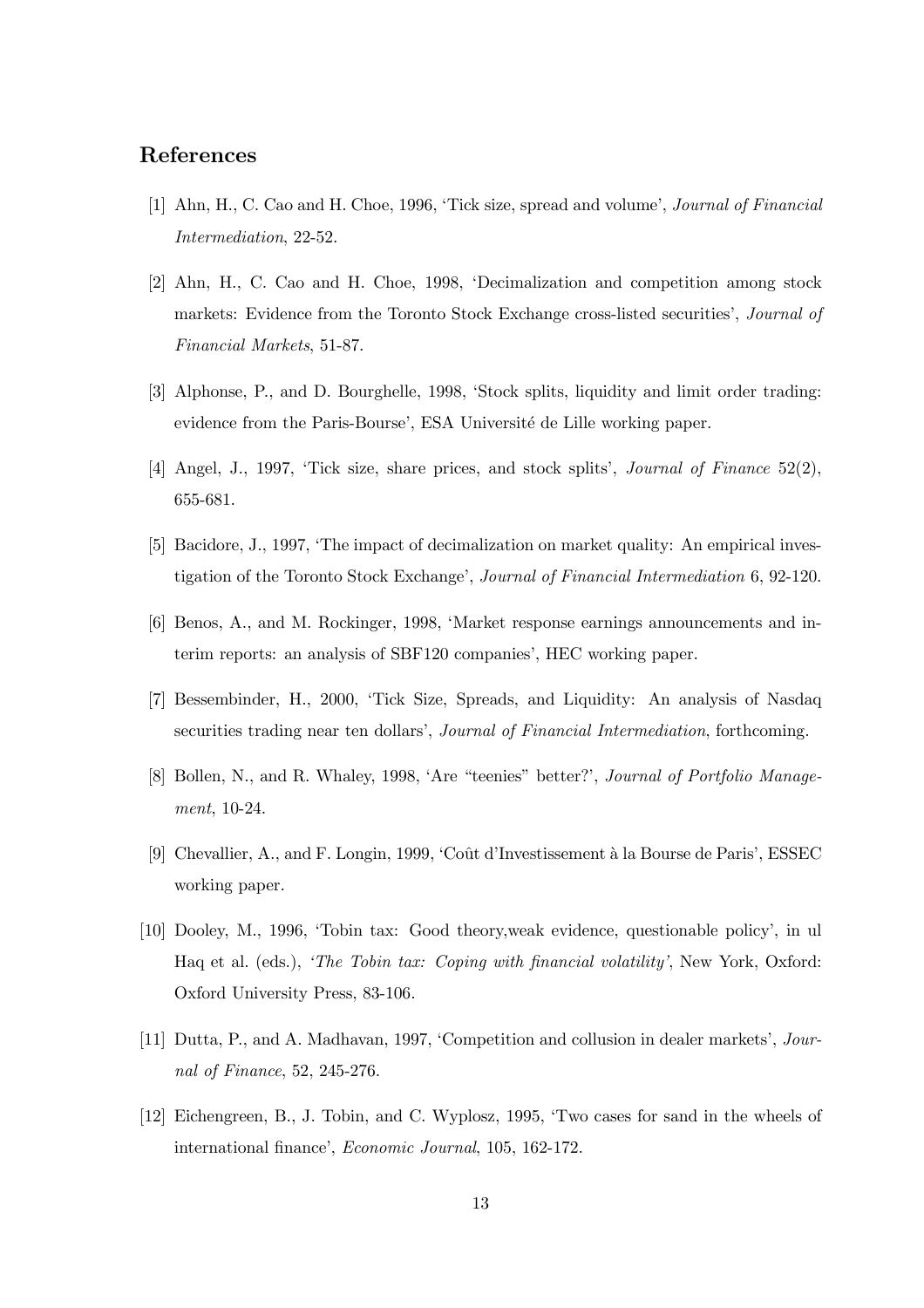- [13] Goldstein, M., and K. Kavajecz, 1999, ëEighths, sixteenths and market depth: Changes in the tick size and liquidity provision on the NYSE', *Journal of Financial Economics*, forthcoming.
- [14] Grundfest, J., and J. Shoven, 1991, ëAdverse implications of a securities transactions exercise tax', Journal of Accounting, Auditing and Finance 6(4), 409-442.
- [15] Hamelink, C., 1998, ëSystematic pattern before and after large price changes: evidence from high frequency data from the Paris-Bourse', HEC working paper.
- [16] Harris, L., 1996, 'Does a large minimum price variation encourage order exposure?', New York Stock Exchange working paper  $#96-05$ , New York.
- [17] Hau, H., 1998, 'Competitive entry and endogenous risk in the foreign exchange market', Review of Financial Studies, vol. 11 , no. 4, 757-787.
- [18] Jones, C., and M. Lipson, 1999, ëExecution costs of institutional equity ordersí, forthcoming in Journal of Financial Intermediation.
- [19] Jones, C., and P. Seguin, 1997, ëTransaction costs and price volatility: Evidence from commission deregulation<sup>'</sup>, American Economic Review 87(4), 728-737.
- [20] Kandel, E., and L. Marx, 1997, 'Nasdaq market structure and spread patterns', *Journal* of Financial Economics, 45, 61-89.
- [21] Kupiec, P.H., 1995, 'Noise traders, excess volatility, and a security transaction tax', Finance and Economic Discussion Series 95-26, Board of Governors of the Federal Reserve, Washington, D.C.
- [22] Mulherin, H., 1990, ëRegulation, trade volume, and stock market volatilityí, Revue Economique 41(5), 923-937.
- [23] Riva, F., 1999, "Le Marché des Blocs Hors-CAC : un Supplément de Liquidité pour la Bourse de Paris ?", Actes de la Conférence de l'Association Française de Finance, Aix-en-Provence.
- [24] Schiller, R., 1989, Market volatility, Cambridge, Mass. and London: MIT Press.
- [25] Stiglitz, J., 1989, 'Using tax policy to curb speculative short-term trading', *Journal of* Financial Service Research 3 (2-3), 101-115.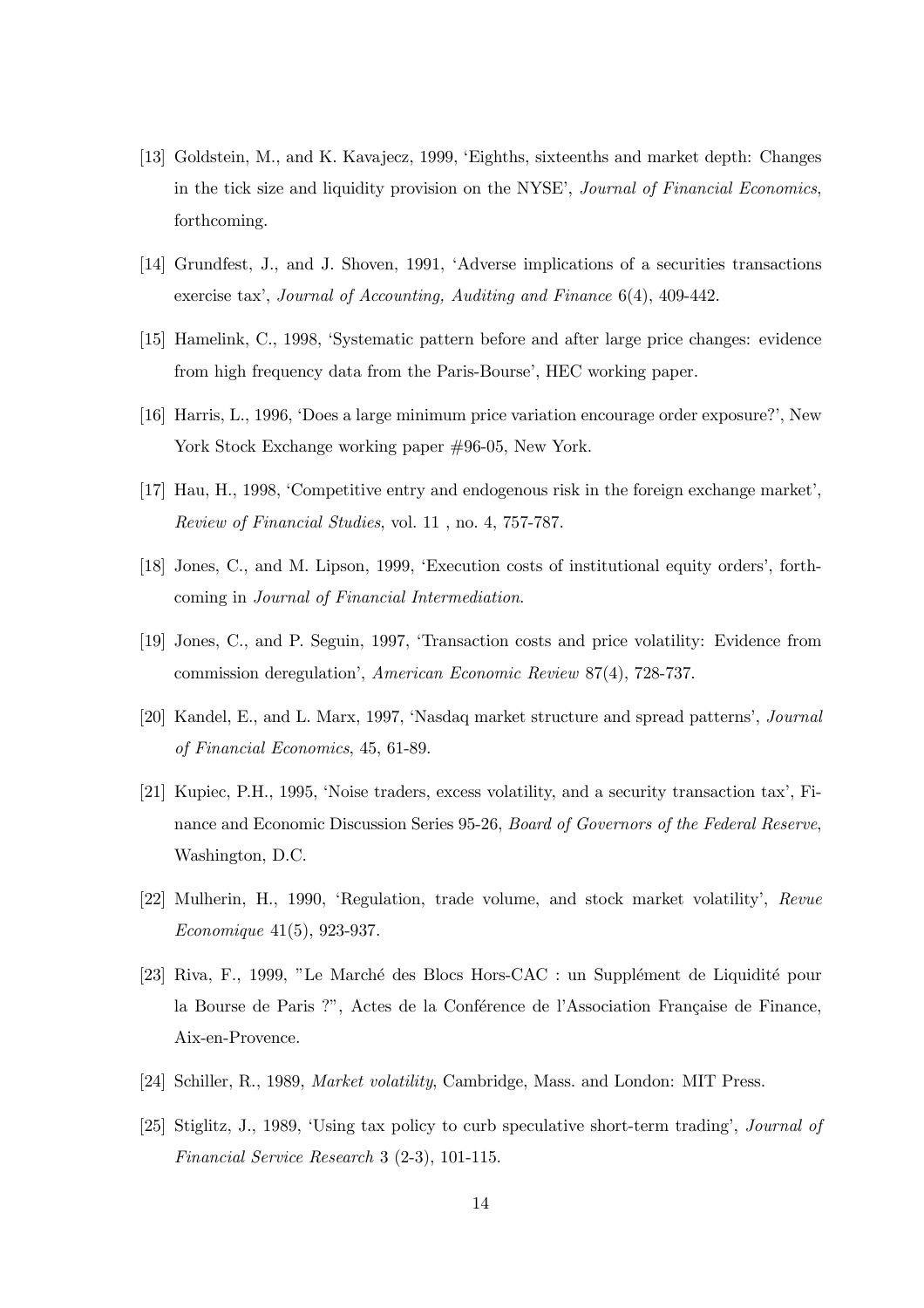- [26] Summers, L., and V. Summers, 1989, ëWhen financial markets work too well: A cautious case for a security transaction tax', Journal of Financial Service Research 3(2-3), 261-286.
- [27] Tobin, J., 1978, 'A proposal for international monetary reform', Eastern Economic Journal, 4, 153-159.
- [28] ul Haq, M., I. Kaul, and I. Grunberg (eds.), 1996, 'The Tobin tax: Coping with financial volatility', New York, Oxford: Oxford University Press.
- [29] Umlauf, S., 1993, 'Transaction taxes and the behavior of the Swedish stock market', Journal of Financial Economics 33, 227-240.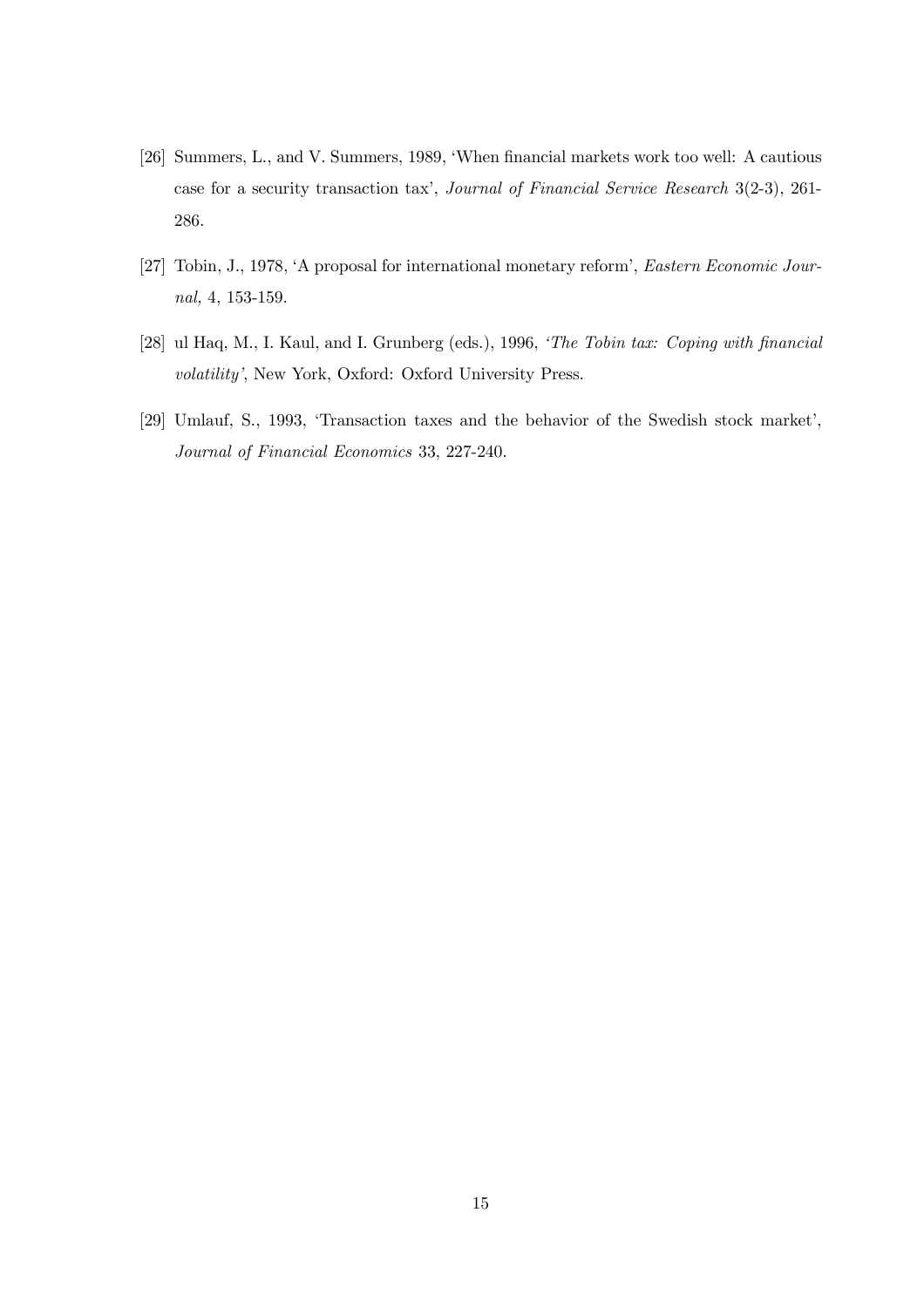#### Table 1: Summary Statistics on Stock Selection

The full sample of 180 stocks in Paris stock market is used to select two subsamples. Type 1 stocks have a price history for which the stock price is continuously in the price interval  $\Delta_1 = [400, 500]$ (regime 1) for at least one month from 1995 to 1998 and type 2 stocks are priced for at least one month in the interval  $\Delta_2 = [500, 600)$  (regime 2). Type 3 stocks are those which have observations in both regimes. The Paris order quotation applies a minimal tick size of 0.1 FF to stocks in regime 1, while stocks in regime 2 are traded with a minimal tick size of 1 FF. For the two stock types we report sector affiliation and market capitalization in January 1995 (in millions of FF). The average daily turnover (in millions of FF) and the monthly return statistics are calculated for those months only in which the stock was priced in the respective regime.

| <b>Stock Sampling</b>   | All<br>(1) | Type 1<br>$\left( 2\right)$ | Type 2<br>(3) | Type 3<br>(4)  |
|-------------------------|------------|-----------------------------|---------------|----------------|
| <b>Stocks by Sector</b> |            |                             |               |                |
| Industrial              | 85         | 14                          | 9             | 3              |
| Service                 | 51         | 13                          | 9             | 6              |
| Financial               | 44         | 6                           | 14            | $\overline{2}$ |
| All                     | 180        | 33                          | 32            | 11             |
| Capitalization          |            |                             |               |                |
| Mean                    | 28.4       | 48.5                        | 9.5           | 17.9           |
| Std. Dev.               | 60.2       | 117.5                       | 15.1          | 61.4           |
| Median                  | 7.0        | 9.1                         | 5.4           | 6.3            |
| Av. Turnover            |            |                             |               |                |
| Mean                    | 0.81       | 0.71                        | 0.61          | 0.63           |
| Std. Dev.               | 0.16       | 0.15                        | 0.10          | 0.15           |
| Median                  | 0.76       | 0.66                        | 0.57          | 0.58           |
| Return                  |            |                             |               |                |
| Mean                    | 16.11      | 15.36                       | 14.35         | 14.39          |
| Std. Dev                | 0.83       | 0.71                        | 0.61          | 0.63           |
| Median                  | 15.00      | 13.94                       | 12.88         | 12.98          |
|                         |            |                             |               |                |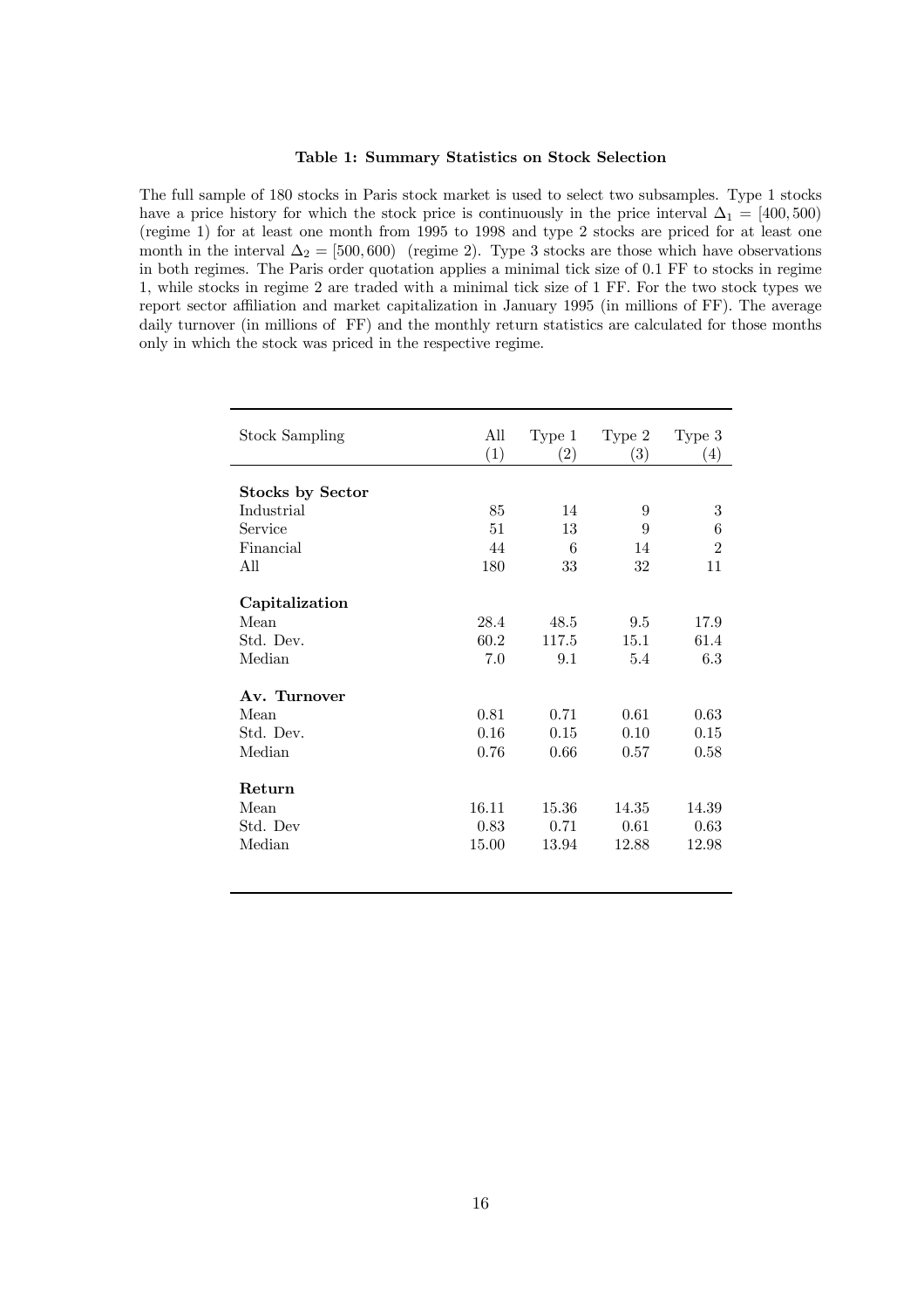#### Table 2: Summary Statistics on Asset Periods

We distinguished stocks price regime 1 with prices (in FF) in the interval  $\Delta_1 = [400, 500)$  and stocks price regime 2 with price in the range  $\Delta_2 = [500, 600)$ . The Paris order quotation applies a minimal tick size of 0.1 FF to stocks in regime 1, while stocks in regime 2 are traded with a minimal tick size of 1 FF. The 4 year sample period (1995-1998) is divided into different time intervals s, corresponding to a day  $(f = d)$ , a week  $(f = w)$ , or a month  $(f = m)$ . Let  $H_j^f$  be the set of all asset periods  $(i, s)$  in which the mid price  $P_{it}$  of asset i is continuously in the price interval  $\Delta_j$  of regime j. We reports the number of daily, weekly and monthly asset periods  $H_j^f$  in each of the two regimes for three different sectors (industrial, service, financial) and three size quantiles (small, medium, large) based on stock capitalization in 1995. Moreover we provides summary statistics (mean, standard deviation, median) for the average quoted spread and the trade-weighted effective spread (in percentage of the asset price) for the asset periods of the two tick size regimes.

| Sampling                 | Daily    |          |          | Weekly   | Monthly  |          |
|--------------------------|----------|----------|----------|----------|----------|----------|
|                          | Regime 1 | Regime 2 | Regime 1 | Regime 2 | Regime 1 | Regime 2 |
|                          | (1)      | (2)      | (3)      | (4)      | (5)      | (6)      |
| Obs. by Sector           |          |          |          |          |          |          |
| Industrial               | 4370     | 3287     | 863      | 644      | 211      | 156      |
| Service                  | 6134     | 6605     | 124      | 131      | 293      | 324      |
| Financial                | 2814     | 2071     | 552      | 386      | 134      | 92       |
| All                      | 13318    | 11963    | 2626     | 2341     | 638      | 572      |
| Obs. by Stock Size       |          |          |          |          |          |          |
| Small                    | 2404     | 2657     | 470      | 514      | 111      | 124      |
| Medium                   | 6811     | 6749     | 1348     | 1326     | 331      | 328      |
| Large                    | 4103     | 2557     | 808      | 501      | 196      | 120      |
| All                      | 13318    | 11963    | 2626     | 2341     | 638      | 572      |
| <b>Quoted Spreads</b>    |          |          |          |          |          |          |
| Mean                     | 0.63     | 1.23     | 0.63     | 1.23     | 0.63     | 1.23     |
| Std. Dev.                | 4.21     | $3.05\,$ | 4.13     | 2.96     | 4.04     | 2.91     |
| Median                   | 0.68     | 1.27     | 0.67     | 1.27     | $0.65\,$ | 1.25     |
| <b>Effective Spreads</b> |          |          |          |          |          |          |
| Mean                     | 0.61     | 1.16     | 0.61     | 1.16     | 0.61     | 1.16     |
| Std. Dev.                | 4.02     | 3.01     | 3.97     | 2.92     | 3.88     | 2.87     |
| Median                   | 0.66     | 1.21     | 0.66     | 1.20     | 0.64     | 1.19     |
|                          |          |          |          |          |          |          |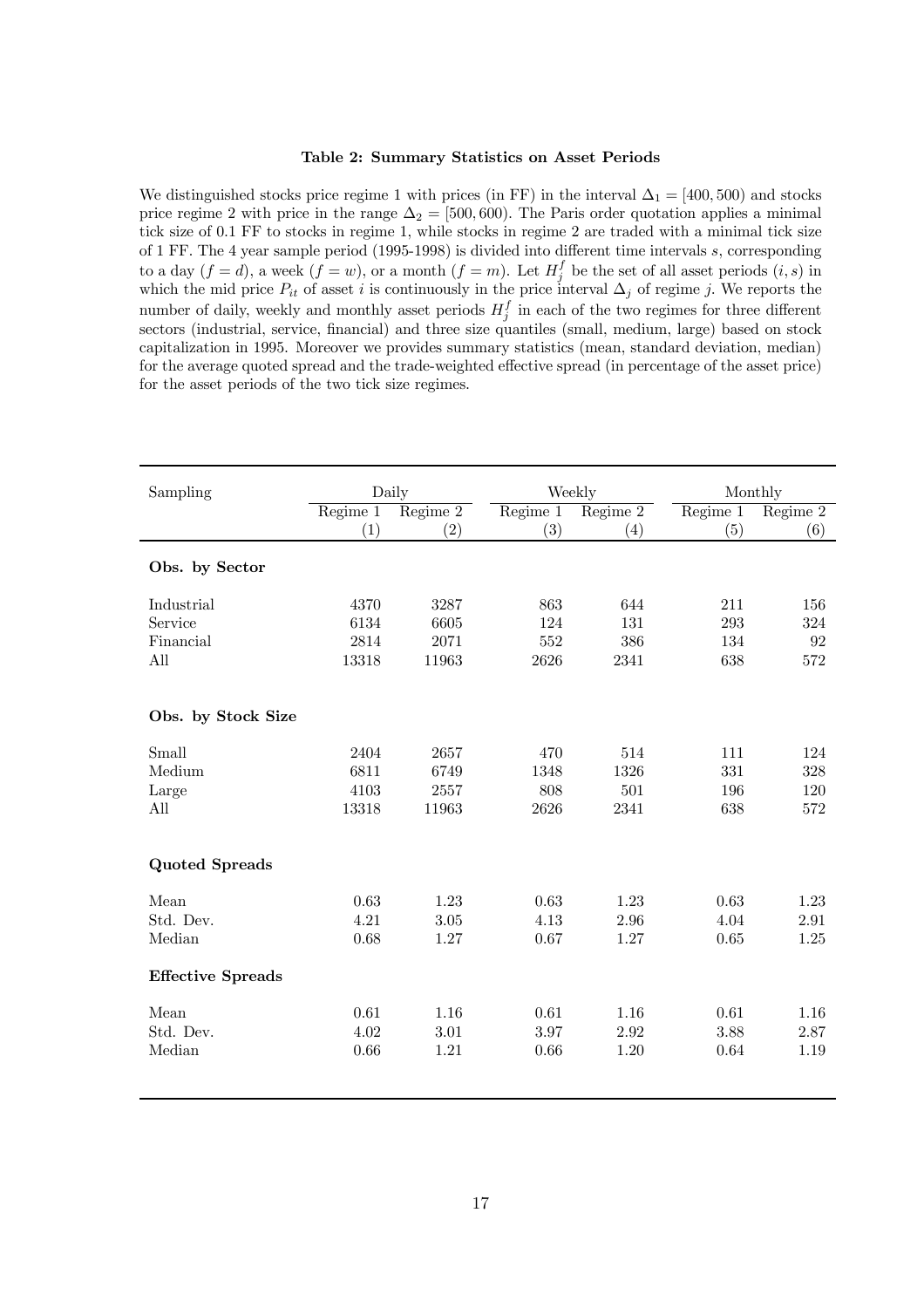#### Table 3: Spread Quantiles Across Tick Size Regimes

The distribution of percentage quoted spreads and (trade-weighted) effective spreads measured over hourly trading intervals is documented in columns (1) to (4). We report the 5, 25, 50, 75 and 95 percent quantiles for the two tick size regimes and both spread measures. Columns (5) and (6) state the p-values of a Wilcox rank test for equality of the quantiles across the two regimes.

|                      | Quoted Spreads               |          |          | <b>Effective Spreads</b> | Difference Test |           |
|----------------------|------------------------------|----------|----------|--------------------------|-----------------|-----------|
|                      | $\overline{\text{Regime }1}$ | Regime 2 | Regime 1 | Regime 2                 | Quoted          | Effective |
|                      | (1)                          | (2)      | (3)      | (4)                      | (5)             | (6)       |
| All Stocks           |                              |          |          |                          | p-value         | p-value   |
| Q5(95%)              | 2.01                         | 2.65     | 1.98     | 2.78                     | 0.18            | 0.20      |
| Q4(75%)              | 0.70                         | 1.61     | 0.70     | 1.65                     | 0.21            | 0.23      |
| $Q3(50\%)$           | 0.65                         | 1.12     | 0.66     | 1.05                     | 0.08            | 0.07      |
| Q2(25%)              | 0.20                         | 0.64     | 0.24     | 0.70                     | 0.09            | 0.09      |
| Q1(5%)               | 0.04                         | 0.22     | 0.04     | 0.28                     | 0.03            | 0.04      |
| <b>Small Stocks</b>  |                              |          |          |                          |                 |           |
| Q5(95%)              | 2.14                         | 2.47     | 2.09     | 2.82                     | 0.11            | 0.21      |
| Q4(75%)              | 0.71                         | 1.58     | 0.71     | 1.67                     | 0.22            | 0.25      |
| $Q3(50\%)$           | 0.65                         | 1.20     | 0.67     | 1.05                     | 0.15            | 0.16      |
| Q2(25%)              | 0.24                         | 0.60     | 0.26     | 0.73                     | 0.05            | 0.08      |
| Q1(5%)               | 0.05                         | 0.17     | 0.06     | 0.30                     | 0.03            | 0.04      |
| <b>Medium Stocks</b> |                              |          |          |                          |                 |           |
| Q5(95%)              | 1.82                         | 2.19     | 1.78     | $2.71\,$                 | 0.06            | 0.23      |
| Q4(75%)              | 0.70                         | 1.56     | 0.70     | 1.64                     | 0.20            | 0.24      |
| $Q3(50\%)$           | 0.65                         | 1.20     | 0.67     | 1.05                     | 0.14            | 0.07      |
| Q2(25%)              | 0.20                         | 0.57     | 0.23     | 0.70                     | 0.07            | 0.08      |
| Q1(5%)               | 0.04                         | 0.15     | $0.05\,$ | 0.28                     | 0.02            | 0.03      |
| Large Stocks         |                              |          |          |                          |                 |           |
| Q5(95%)              | 2.27                         | 2.70     | 2.26     | 2.91                     | 0.15            | 0.14      |
| Q4(75%)              | 0.71                         | 1.59     | 0.71     | 1.69                     | 0.07            | 0.11      |
| $Q3(50\%)$           | 0.66                         | 1.22     | 0.68     | 1.07                     | 0.02            | 0.00      |
| Q2(25%)              | 0.21                         | 0.58     | 0.24     | 0.72                     | 0.03            | 0.04      |
| Q1(5%)               | 0.04                         | 0.15     | 0.05     | 0.29                     | 0.01            | 0.02      |
|                      |                              |          |          |                          |                 |           |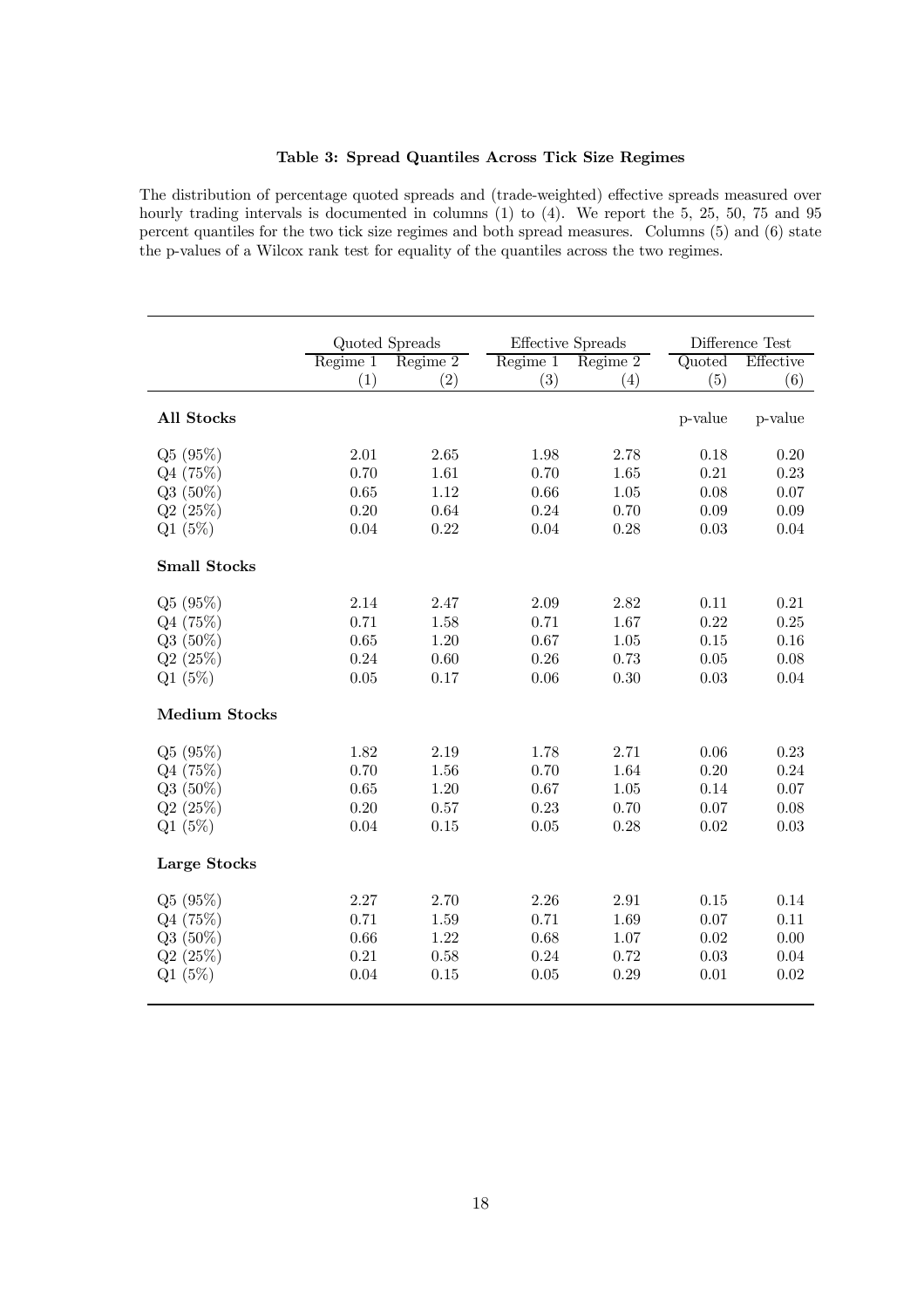#### Table 4: Quoted and Effective Spreads Across Tick Size Regimes

The percentage quoted spreads  $S_{is}^Q$  and (trade-weighted) effective spreads  $S_{is}^E$  measured over hourly trading intervals are regressed on a regime dummy  $D_{is}$ , which marks observations subjected to the increased minimal tick size regime of 1 FF (regime 2), and a set of independent variables  $X_{is}$  consisting of a constant, two dummies for the industrial sector of the stock, the relative (log) stock market capitalization in January 1995 and dummy for the spread periods in opening hour (10.00 AM to 11.00 AM). We use two specification without and with fixed time effects  $\mu_t$  for each time interval given by

$$
S_{is}^{Q/E} = \alpha D_{is} + \beta X_{is} + \epsilon_{is} \quad \text{and} \quad S_{is}^{Q/E} = \alpha D_{is} + \beta X_{is} + \mu_t + \epsilon_{is},
$$

respectively. The p-values for the coefficients under a FGLS procedure are indicated in brackets.

|                                  |           | No Fixed Time Effects | <b>Fixed Time Effects</b> |           |  |
|----------------------------------|-----------|-----------------------|---------------------------|-----------|--|
| Spread Type (Dependent Variable) | Quoted    | Effective             | Quoted                    | Effective |  |
|                                  | (1)       | (2)                   | (3)                       | (4)       |  |
|                                  |           |                       |                           |           |  |
| Dummy Regime 2                   | 0.7969    | 0.6962                | 0.8002                    | 0.7516    |  |
|                                  | (0.0273)  | (0.0260)              | (0.0201)                  | (0.0249)  |  |
| Constant                         | 0.6457    | 0.5910                | 0.6501                    | 0.5994    |  |
|                                  | (0.0000)  | (0.0000)              | (0.0000)                  | (0.0000)  |  |
| Dummy Service Sector             | $-0.0503$ | $-0.0618$             | $-0.0649$                 | $-0.0637$ |  |
|                                  | (0.1220)  | (0.0941)              | (0.1080)                  | (0.0906)  |  |
| Dummy Financial Sector           | $-0.0041$ | $-0.0084$             | $-0.0092$                 | $-0.0097$ |  |
|                                  | (0.0748)  | (0.0516)              | (0.0495)                  | (0.0511)  |  |
| Dummy Morning Hour               | 0.0945    | 0.0994                | 0.0860                    | 0.991     |  |
|                                  | (0.0012)  | (0.0008)              | (0.0009)                  | (0.0008)  |  |
| Capitalization                   | $-0.0089$ | $-0.0090$             | $-0.0092$                 | $-0.0093$ |  |
| (in logs relative to mean)       | (0.0746)  | (0.0701)              | (0.0301)                  | (0.0487)  |  |
|                                  |           |                       |                           |           |  |
| Observations                     | 151686    | 151686                | 151686                    | 151686    |  |
| Adjusted $\mathbb{R}^2$          | 0.1842    | 0.1984                | 0.3306                    | 0.3680    |  |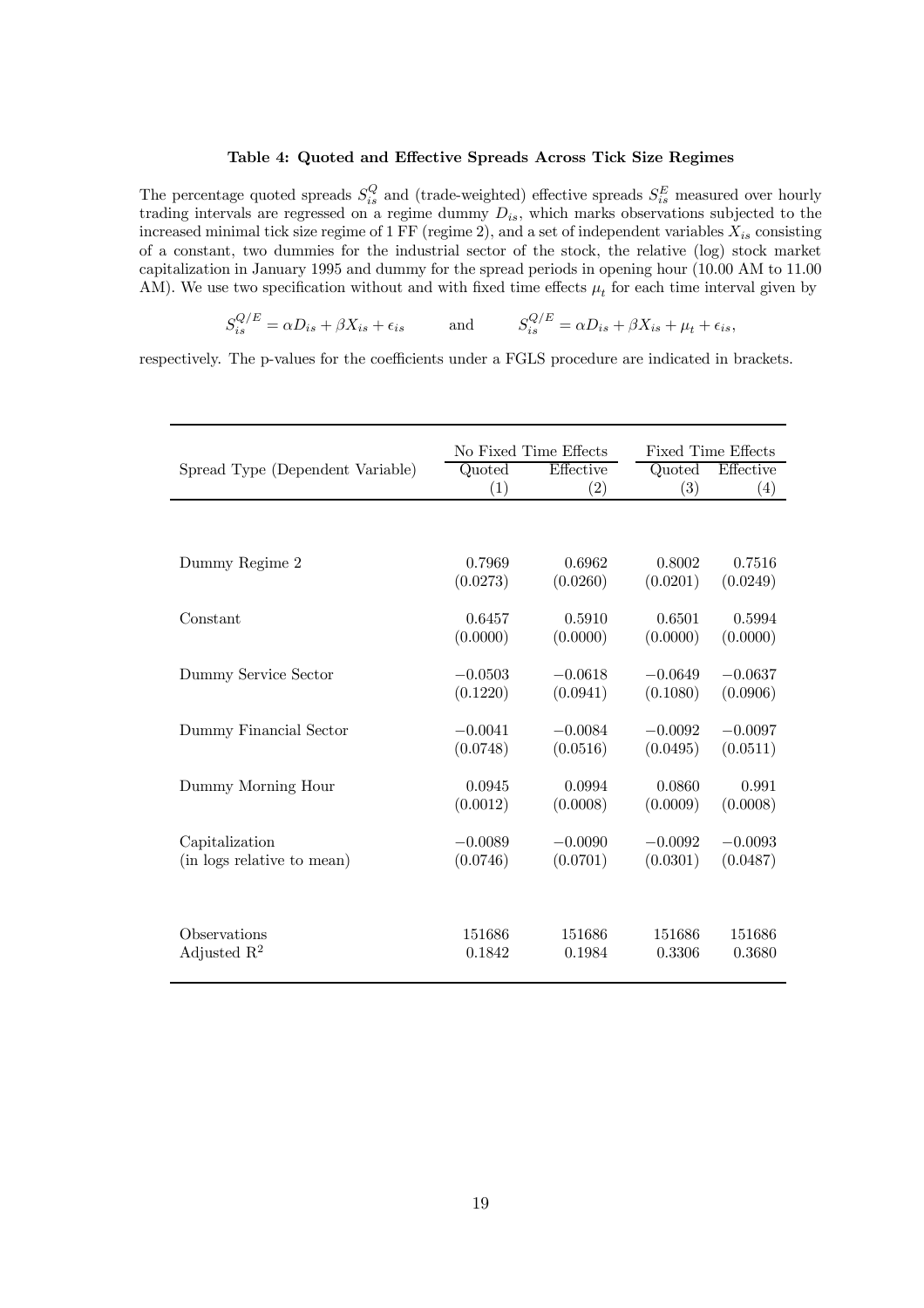#### Table 5: Return Volatility Across Tick Size Regime

We measure the deviation of period s return  $R_{is}^f$  from the mean asset return  $R_i^f$  in asset i for daily, weekly and monthly intervals  $(f = d, w, m)$ . The absolute value of the return deviations are regressed on a regime dummy  $D_{is}^f$ , which marks observations subjected to the increased minimal tick size regime of 1 FF (regime 2), and a set of independent variables  $X_{is}^f$  consisting of a constant, two dummies for the industrial sector of the stock and the relative (log) stock market capitalization in January 1995. We use two specifications without and with fixed time effects  $\mu_t$  for each time interval given by

$$
\left| R_{is}^f - \overline{R_i^f} \right| = \alpha D_{is}^f + \beta X_{is}^f + \epsilon_{is}^f \hspace{1cm}\text{and}\hspace{1cm} \left| R_{is}^f - \overline{R_i^f} \right| = \alpha D_{is}^f + \beta X_{is}^f + \mu_t^f + \epsilon_{is}^f,
$$

respectively. The p-values for the coefficients under a FGLS procedure are indicated in brackets.

|                            | No Fixed Time Effects |                    |                    |                    | <b>Fixed Time Effects</b> |                    |  |
|----------------------------|-----------------------|--------------------|--------------------|--------------------|---------------------------|--------------------|--|
| Sampling                   | Daily                 | Weekly             | Monthly            | Daily              | Weekly                    | Monthly            |  |
|                            | $\left( 1\right)$     | $\left( 2\right)$  | $\left( 3\right)$  | (4)                | (5)                       | (6)                |  |
|                            |                       |                    |                    |                    |                           |                    |  |
| Dummy Regime 2             | $-0.0133$             | $-0.0136$          | $-0.0265$          | $-0.0133$          | $-0.0155$                 | $-0.0297$          |  |
|                            | (0.0215)              | (0.0382)           | (0.0531)           | (0.0085)           | (0.0024)                  | (0.0301)           |  |
| Constant                   | 0.1749                | 0.1921             | 0.3616             | 0.2156             | 0.2541                    | 0.3283             |  |
|                            | (0.0000)              | (0.0000)           | (0.0001)           | (0.0000)           | (0.0000)                  | (0.0004)           |  |
|                            |                       |                    |                    |                    |                           |                    |  |
| Dummy Service Sector       | 0.0022<br>(0.1649)    | 0.0030<br>(0.1718) | 0.0081<br>(0.1702) | 0.0025<br>(0.1345) | 0.0032<br>(0.1426)        | 0.0087<br>(0.1400) |  |
|                            |                       |                    |                    |                    |                           |                    |  |
| Dummy Financial Sector     | $-0.0087$             | $-0.0102$          | $-0.0116$          | $-0.0091$          | $-0.0104$                 | $-0.0122$          |  |
|                            | (0.1311)              | (0.1522)           | (0.1575)           | (0.1302)           | (0.1441)                  | (0.1351)           |  |
| Capitalization             | $-0.0009$             | $-0.0015$          | $-0.0032$          | $-0.0013$          | $-0.0019$                 | $-0.0035$          |  |
| (in logs relative to mean) | (0.2659)              | (0.2027)           | (0.1234)           | (0.1146)           | (0.1005)                  | (0.0921)           |  |
|                            |                       |                    |                    |                    |                           |                    |  |
|                            |                       |                    |                    |                    |                           |                    |  |
| Observations               | 25281                 | 4967               | 1210               | 25281              | 4967                      | 1210               |  |
| Adjusted $\mathbb{R}^2$    | 0.0847                | 0.0890             | 0.1465             | 0.2130             | 0.2148                    | 0.2421             |  |
|                            |                       |                    |                    |                    |                           |                    |  |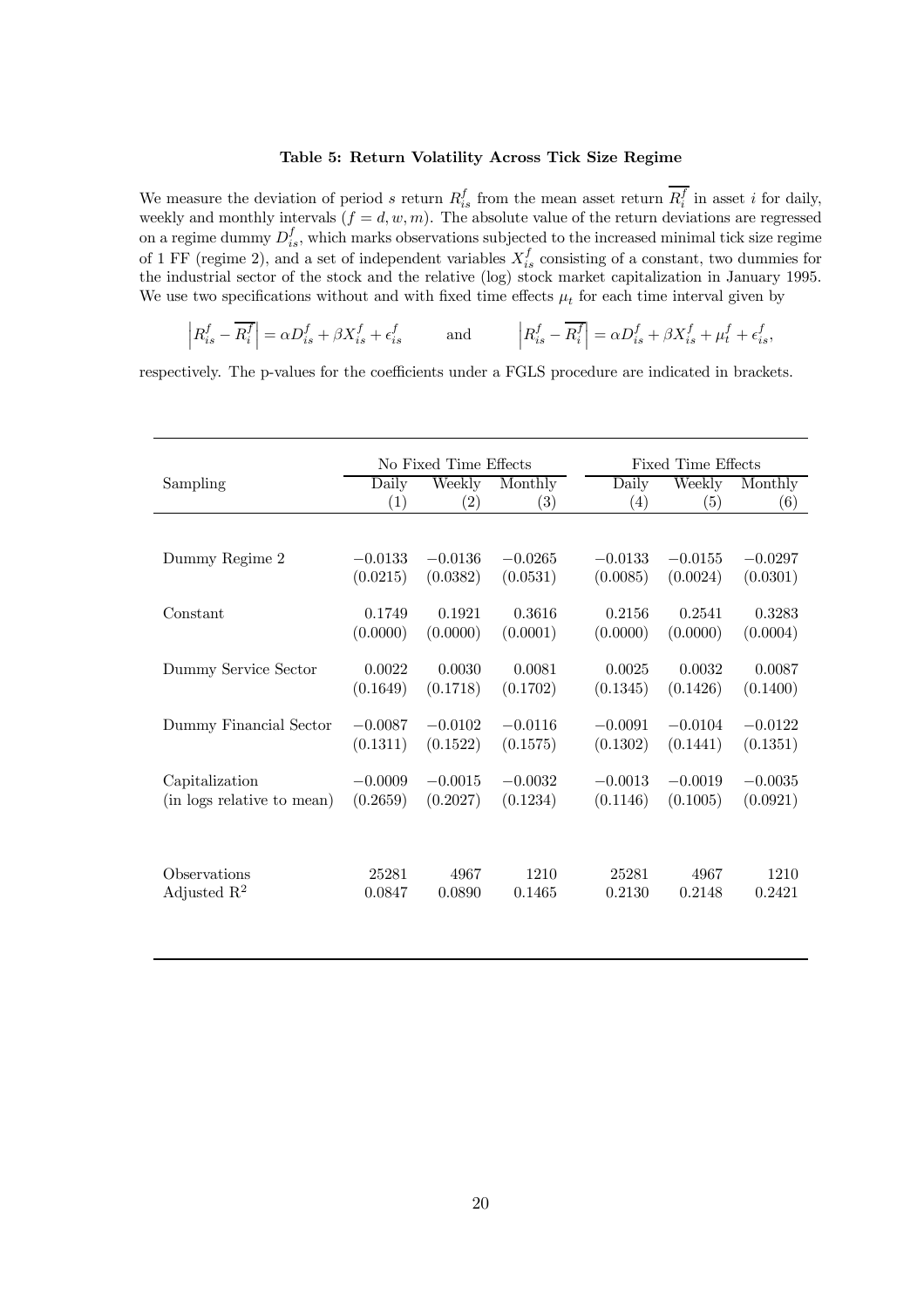#### Table 6: Return Volatility for Regime Switching Stocks

We measure the deviation of period s return  $R_{is}^f$  from the mean asset return  $R_i^f$  in asset i for daily, weekly and monthly intervals  $(f = d, w, m)$ . In this table we consider only the type 3 stocks which switch between regime 1 and 2. The absolute value of the return deviations are regressed on a regime dummy  $D_{is}^f$ , which marks observations subjected to the increased minimal tick size regime of 1 FF (regime 2), and a set of independent variables  $X_{is}^f$  consisting of a constant, a dummy for the relative (log) stock market capitalization in January 1995. We use two specifications without and with fixed time effects  $\mu_t$  for each time interval given by

$$
\left| R_{is}^f - \overline{R_i^f} \right| = \alpha D_{is}^f + \beta X_{is}^f + \epsilon_{is}^f \qquad \text{and} \qquad \left| R_{is}^f - \overline{R_i^f} \right| = \alpha D_{is}^f + \beta X_{is}^f + \mu_t^f + \epsilon_{is}^f,
$$

respectively. The p-values for the coefficients under a FGLS procedure are indicated in brackets.

|                                         | No Fixed Time Effects      |                             |                              |                    | Fixed Time Effects |                    |  |
|-----------------------------------------|----------------------------|-----------------------------|------------------------------|--------------------|--------------------|--------------------|--|
| Sampling                                | Daily<br>$\left( 1\right)$ | Weekly<br>$\left( 2\right)$ | Monthly<br>$\left( 3\right)$ | Daily<br>(4)       | Weekly<br>(5)      | Monthly<br>(6)     |  |
|                                         |                            |                             |                              |                    |                    |                    |  |
| Dummy Regime 2                          | $-0.0261$                  | $-0.0280$                   | $-0.0401$                    | $-0.0278$          | $-0.0293$          | $-0.0488$          |  |
|                                         | (0.0093)                   | (0.0142)                    | (0.0380)                     | (0.0061)           | (0.0084)           | (0.0266)           |  |
| Constant                                | 0.1892<br>(0.0000)         | 0.2005<br>(0.0001)          | 0.3210<br>(0.0002)           | 0.2300<br>(0.0000) | 0.2701<br>(0.0002) | 0.3314<br>(0.0006) |  |
| Capitalization                          | $-0.0010$                  | $-0.0021$                   | $-0.0053$                    | $-0.0028$          | $-0.0030$          | $-0.0054$          |  |
| (in logs relative to mean)              | (0.1516)                   | (0.1299)                    | (0.0865)                     | (0.1301)           | (0.0803)           | (0.0761)           |  |
| Observations<br>Adjusted $\mathbb{R}^2$ | 4097<br>0.0599             | 801<br>0.0638               | 196<br>0.1011                | 4097<br>0.1916     | 801<br>0.2009      | 196<br>0.2314      |  |